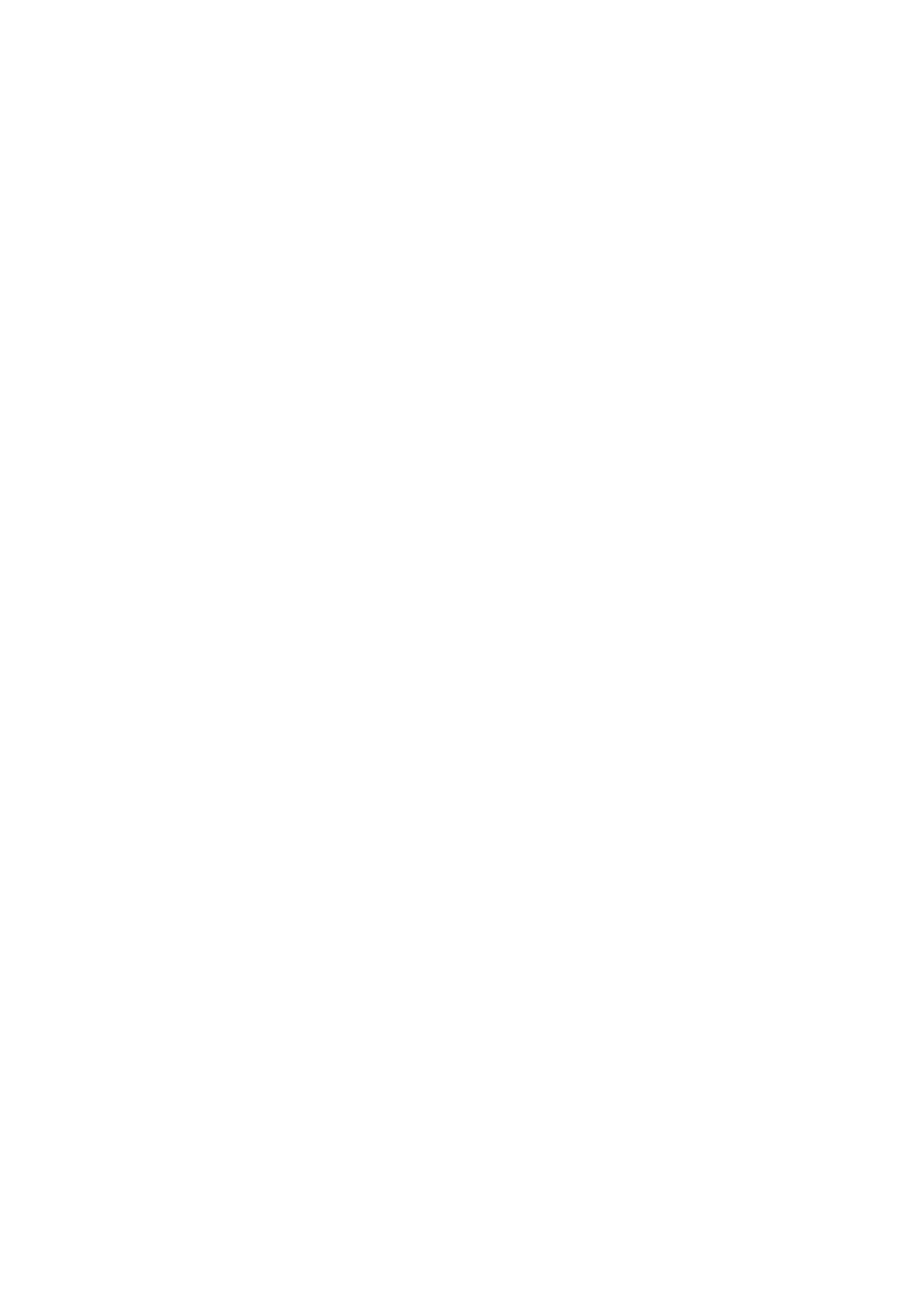# **Contents**

| <b>Introduction</b>                           | 3 |
|-----------------------------------------------|---|
|                                               |   |
| <b>Selection of a Renewable Energy System</b> | 4 |
|                                               |   |
|                                               |   |
|                                               |   |
|                                               |   |
|                                               |   |
|                                               |   |
|                                               |   |
|                                               |   |
|                                               |   |
|                                               |   |
|                                               |   |
|                                               |   |
|                                               |   |
|                                               |   |
|                                               |   |
|                                               |   |
|                                               |   |
|                                               |   |
|                                               |   |
|                                               |   |
|                                               |   |
|                                               |   |
|                                               |   |
|                                               |   |
|                                               |   |
|                                               |   |
|                                               |   |
|                                               |   |
|                                               |   |
|                                               |   |
|                                               |   |
|                                               |   |
|                                               |   |
|                                               |   |
|                                               |   |
|                                               |   |

## How the calculation model works

15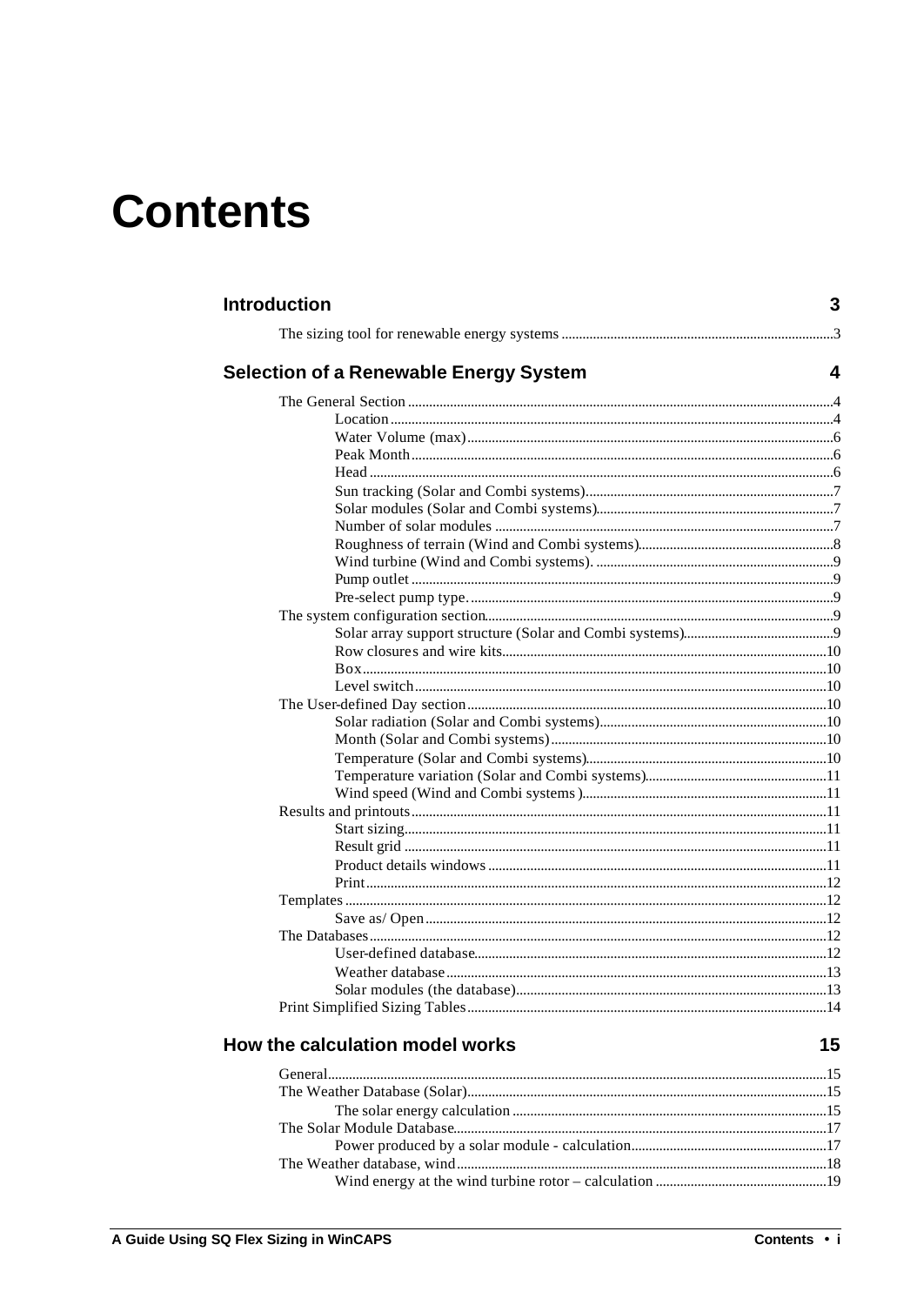| <b>Important Internet Information</b> | 22 |
|---------------------------------------|----|
|                                       |    |
| Index                                 |    |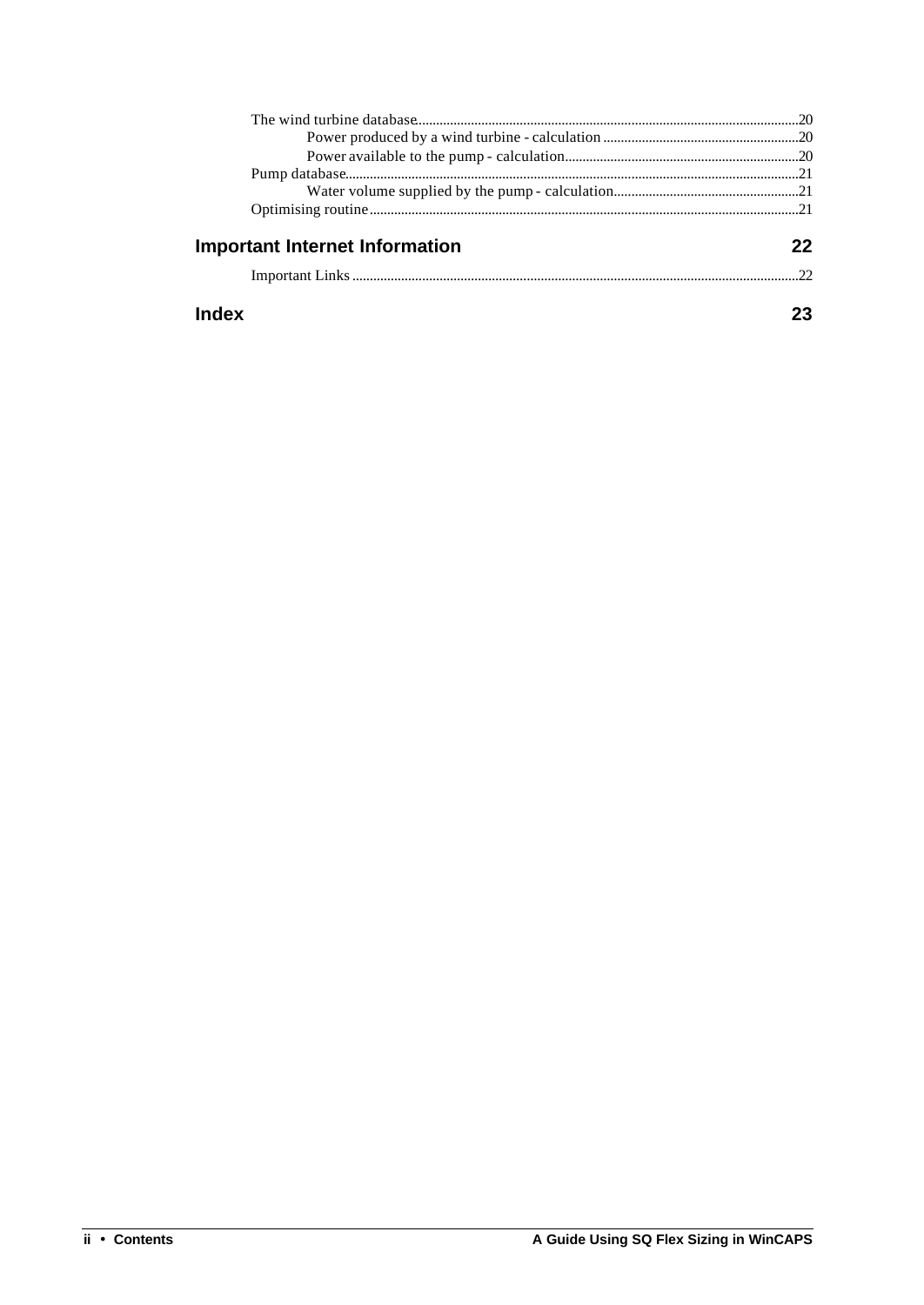# **Introduction**

# **The sizing tool for renewable energy systems**

The sizing tool for renewable-energy based water supply systems is a guide on how to size SQFlex Solar, SQFlex Wind and SQFlex Combi systems. Select the desired application type by clicking the 'Solar system', 'Wind system' or 'Combi system' button, depending on whether you want your SQFlex system to be powered by solar energy, wind energy or a combination of both.

The sizing tool allows you to size *'from water to system'* (you need a specific volume of water and want to size an appropriate SQFlex system) or *'from system to water'* (you have a specific SQFlex system in mind and want an estimate of the volume of water it can supply).

In short, the sizing calculation in the SQFlex sizing tool works in such a way that, based on the location on earth, solar and/or wind data are found.

Based on information about the installation conditions, of the wind turbine and/or solar modules and product data, - and cable losses - we calculate how much power is delivered to the pump. Based on pump characteristics, head and pipe losses, we calculate how much water is supplied by the pump.

All pump types are investigated.This is held against the requirements (water to system) and more panels are added (for solar and combi) if not enough water is supplied.

Pump curves:

The performance curves for the SQFlex pumps are based on the following guidelines:

All curves show mean values.

The curves must not be used as guarantee curves.

Typical deviation: +/–15%.

The measurements were made at a water temperature of 20°C.

The curves apply to a kinematic viscosity of 1 mm²/s (1 cSt). If the pump is used for liquids with a viscosity higher than that of water, this will reduce the head and increase the power consumption.

The performance curves are inclusive of inlet and valve losses at the actual speed.

Supply to pump: 120 VDC.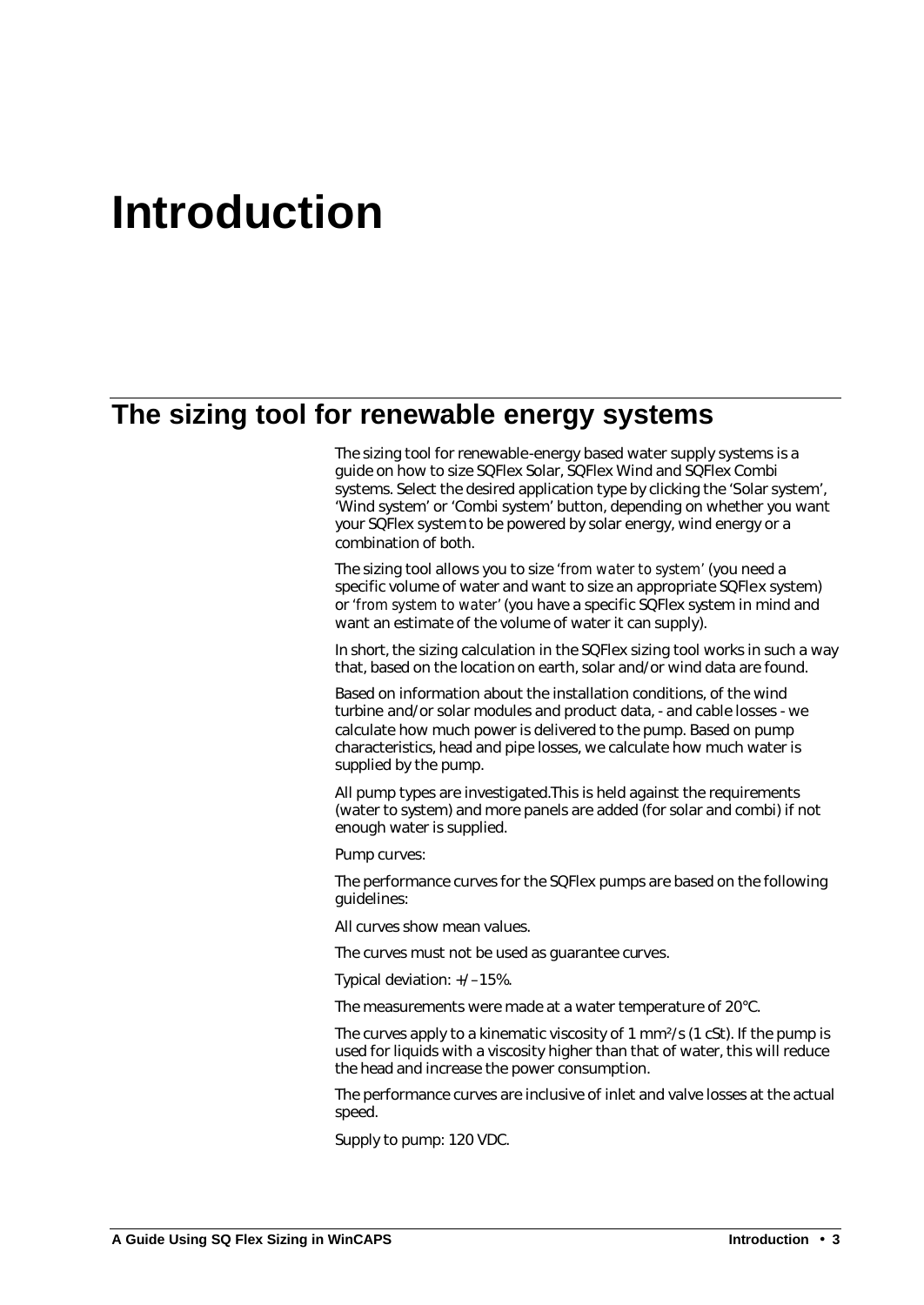# **Selection of a Renewable Energy System**

# **The General Section**

## **Location**

Data on solar radiation and wind speed are used in the sizing calculations to estimate the power available to the pump and thus the volume of water supplied. As solar radiation and wind speed depend on the installation location, input about the location are required in order to size an SQFlex system.

Solar data (*radiation* and *temperature*) for more than 2000 locations are included in the sizing tool solar database. The wind database includes global wind data measurements (w*ind speeds* and *Weibull k factors* at 10 m height and standard terrain conditions). Based on interpolations, an estimate of wind data can be found for any location in the world. The average temperature and altitude used for wind calculations are taken from the solar database. For a wind location, different from any of the solar data locations, average temperature is set to 25 °C (77 °F) as default and altitude from the last selected solar data location is maintained.

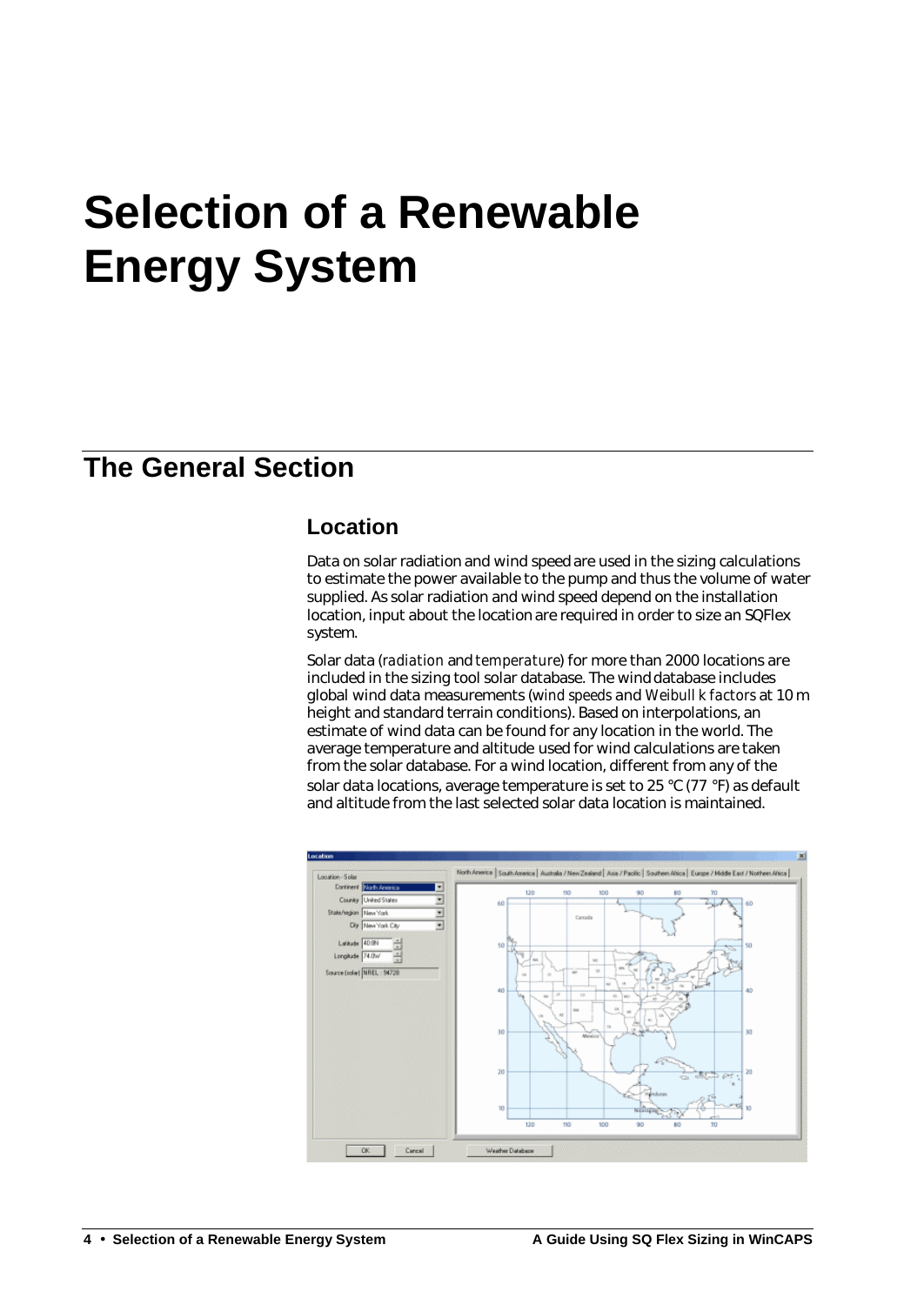Click the calculator button next to 'Location' and, for solar and combi systems, select a solar data location, near the application site, via 'Continent', 'Country', 'State/region' and 'City'. If the database does not include solar data for the application site, enter a new set of solar data into the database via the "Weather database" button on the Location screen.

|                 | Continent North America       | Enter average weather values for each month<br>▼ |                        |        |     |     |
|-----------------|-------------------------------|--------------------------------------------------|------------------------|--------|-----|-----|
| Country         | United States                 | ▼                                                |                        | Jan    | Feb | Mar |
| State/region    | New York                      | Radiation horizontal<br>$\overline{\phantom{a}}$ | kWh/m <sup>2</sup> day | 1.9    | 2.7 | 3.8 |
| City            | New York City                 | Temperature<br>$\blacktriangledown$              | °C                     | $-0.3$ | 0.9 | 5.8 |
| <b>New</b>      | Edit<br><b>Delete</b><br>Copy | Temp. Variation                                  | K                      | 5.0    | 5.0 | 5.0 |
|                 |                               | Avg. wind speed                                  | m/s                    | 5.6    | 5.4 | 5.1 |
|                 |                               | Wind speed at 00:00                              | m/s                    | 5.5    | 5.4 | 5.1 |
|                 |                               | Wind speed at 06:00                              | m/s                    | 5.7    | 5.5 | 5.3 |
| Latitude        | 40.8N                         | Wind speed at 12:00                              | m/s                    | 5.6    | 5.4 | 5.1 |
| Longitude 74,0W |                               | Wind speed at 18:00                              | m/s                    | 5.6    | 5.5 | 5.1 |
| Altitude 57     | $-1$ m                        | k factor at 00:00                                |                        | 2.1    | 2.0 | 1.9 |
| Source (solar)  | NREL: 94728                   | k factor at 06:00                                |                        | 2.1    | 2.0 | 1.9 |
|                 |                               | k factor at 12:00                                |                        | 2.1    | 2.0 | 1.9 |
|                 | Source (wind) NCEP/NCAR       | k factor at 18:00                                |                        | 2.1    | 2.0 | 1.9 |

*Access to the weather database*

For wind systems select the location, either by selecting among the cities existing for the solar database, or by simply entering the degrees of latitude and longitude. You can adjust altitude directly and temperature via the weather database to improve the calc ulation results.



*Access to data on wind conditions*

For combi systems wind data will be found for the same location as the solar weather station, unless you enter a different wind location by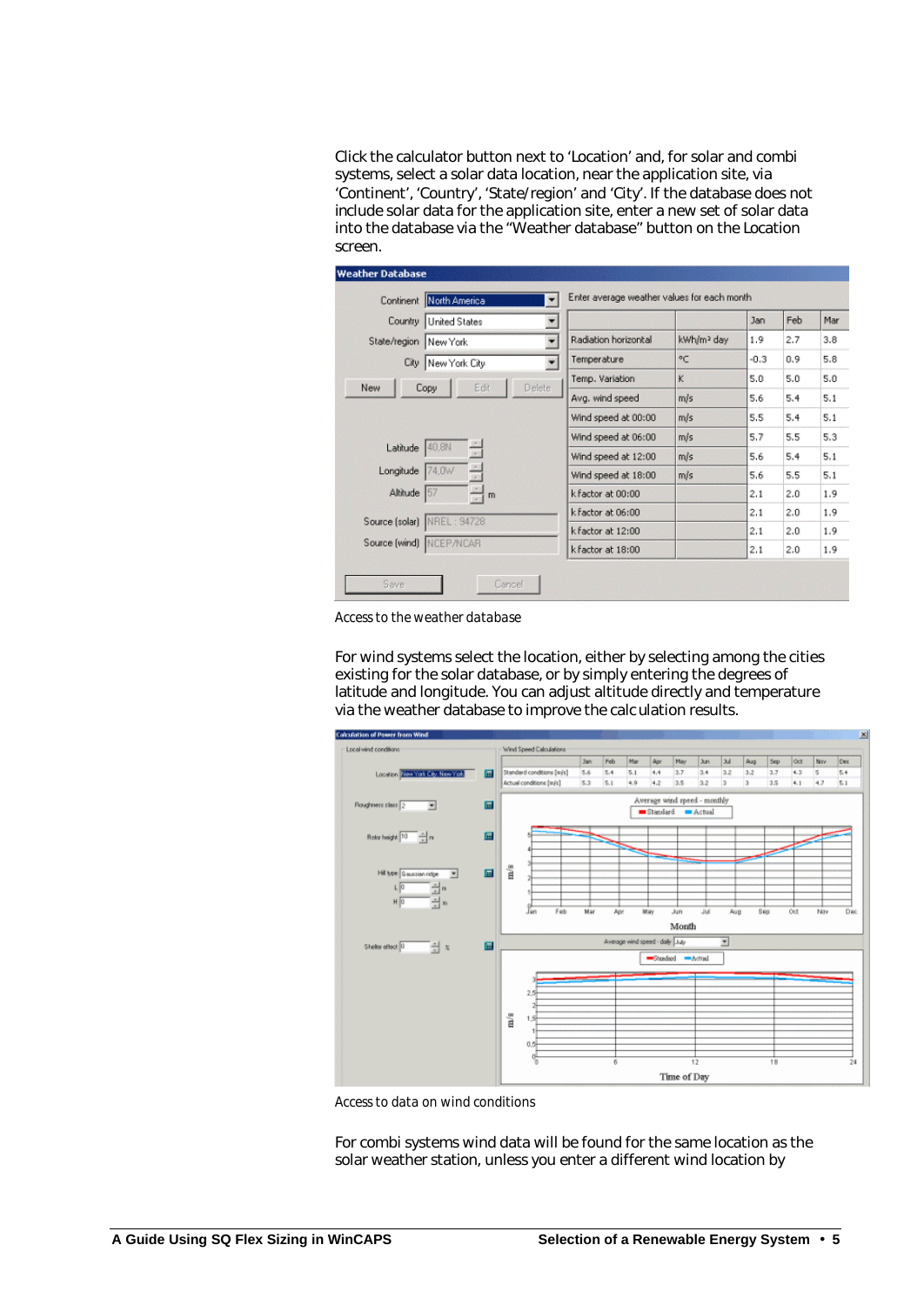selecting the 'Edit location – wind' checkbox. We recommend you do this if the wind turbine is not sited near the solar data location. Simply enter the degrees of longitude and latitude (and adjust altitude and temperature when required).

## **Water Volume (max)**

The SQFlex system will be sized to meet the water volume requirement per day for a particular month (often the peak month during which the largest volume of water is required). Enter the water volume per day of the peak month.

If you size 'from system to water', turn the input field blank and, for solar and combi systems, enter value in the 'Number of solar modules' field instead.

# **Peak Month**

Select the month related to your water volume requirement.

If you size 'from system to water', the peak month has no influence on the sizing.

# **Head**

Enter the head. By head is meant the total dynamic water level: The difference in height between the (lowered) water level in the borehole and the water level in the tank/reservoir. If you want more accurate calculations of cable and friction losses, click the calculator button.



*More detailed input about head and cable losses can be entered in the 'Calculation of Total Head and Cable losses' window*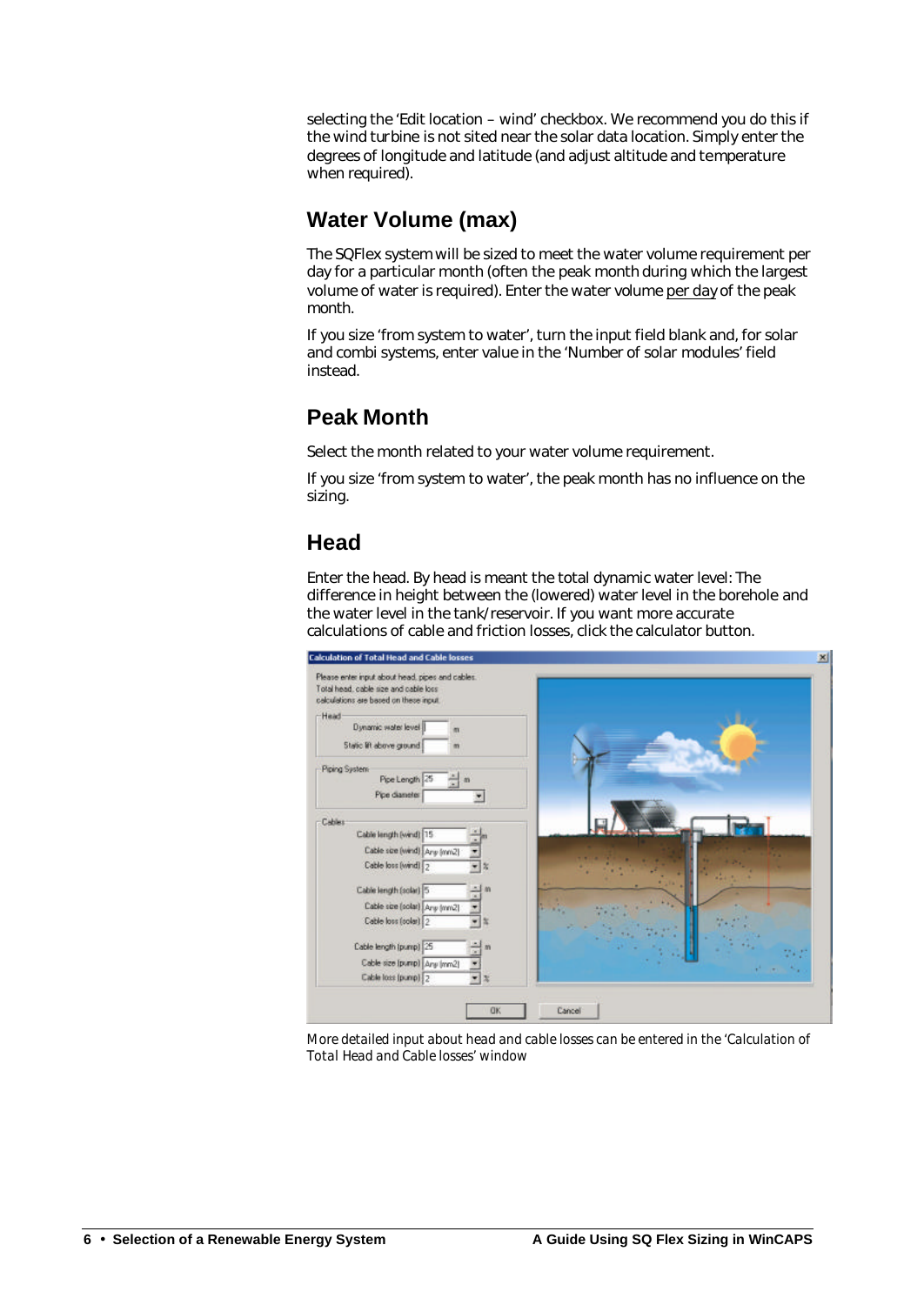# **Sun tracking (Solar and Combi systems).**

Select mounting of modules: Fixed or with either single (polar) axis or double axis (full) sun tracking. The sizing tool will automatically select a basic orientation of the solar modules facing directly south/north, a tilt angle equal to the latitude as well as a reflection (surface) of 0.2 (grass dry).

Via the calculator button, you can adjust the default settings and investigate how the adjustment affects the solar radiation available at the surface of a solar module. Irrelevant inputs will be removed or dimmed when you select tracking. If you have selected fixed mounting, you can adjust the tilt angles for individual months via the table, if required. You can also see the solar radiation variation through the day of a specific month. To investigate the database further and/or enter your own data, access the database by clicking the 'Weather database' button.



*Input to "Calculation of Power from Sun"* 

## **Solar modules (Solar and Combi systems)**

Select type of solar module. To enter new solar modules in the database or see the performance characteristics of the existing module(s), click the calculator button.

## **Number of solar modules**

When you use the 'from water to system' approach, do not enter any value here. The sizing tool will suggest the required number of modules for you.

If you size 'from system to water', enter the required number of solar modules. The SQFlex pumps require a minimum of 120 W and 36 V. If the number of solar modules is too low to provide this you will receive an error message when you click 'Start sizing'. When activating 'Number of solar modules' another input field will occur: 'Number of solar modules in series'. Leave this input field blank unless you want a particular layout of the modules.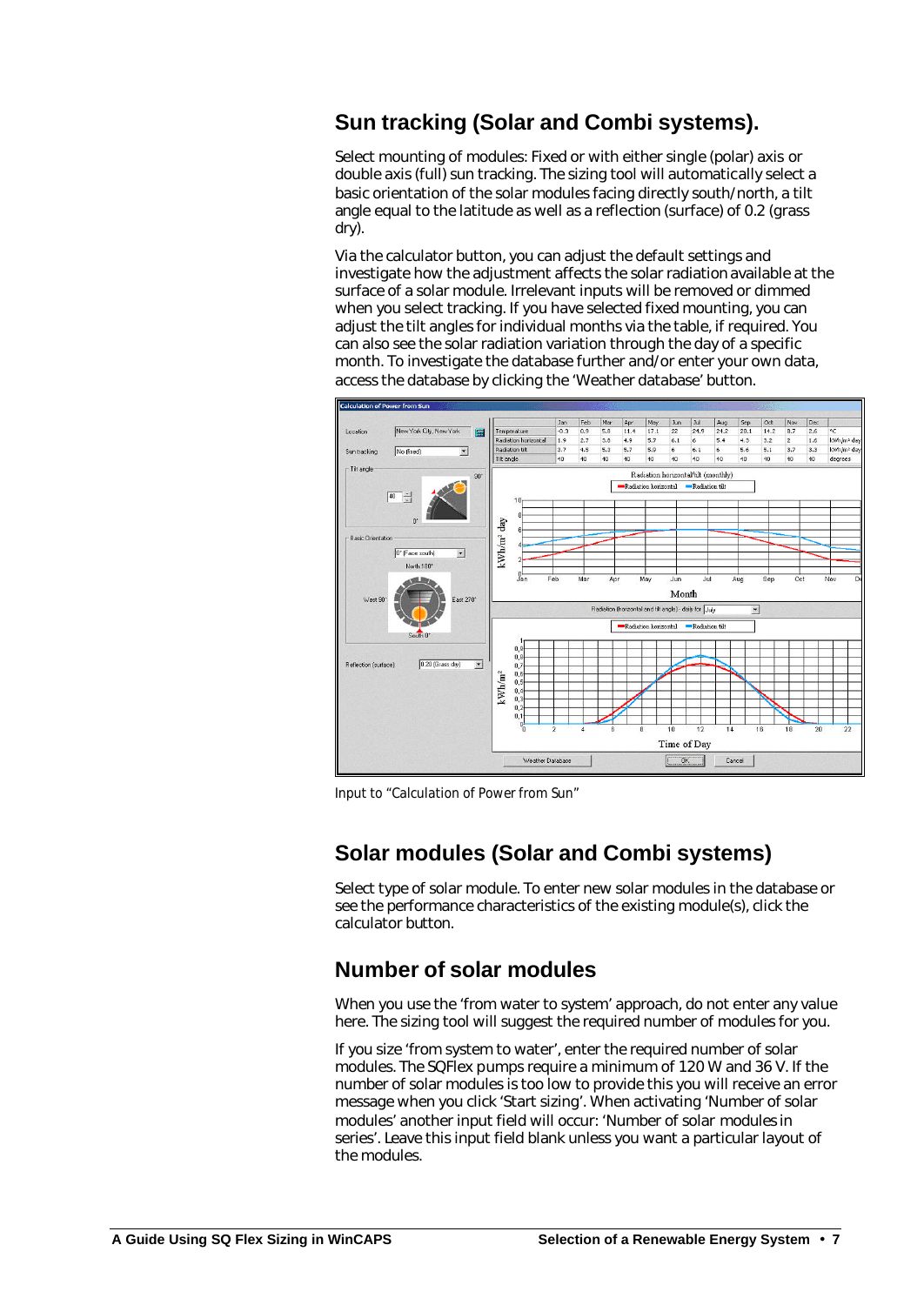# **Roughness of terrain (Wind and Combi systems)**

Click the calculator button (necessary), as details about the terrain in which the wind turbine is sited are important in order to estimate the actual wind speed at the wind turbine rotor. On the 'Calculation of Power from Wind' screen, make your inputs about the terrain roughness, rotor height, hill type and shelter effect.



*Detailed information about the wind turbine terrain is entered in "Calculation of power from Wind"*

The 10 metres standard terrain wind speed values available in the database are shown. You will also see how the actual terrain conditions adjust the database values to the actual wind speed. Moreover, you can see the wind speed variation through the day of any specific month. To investigate the database further and/or edit it, access the database by clicking the 'Weather database' button.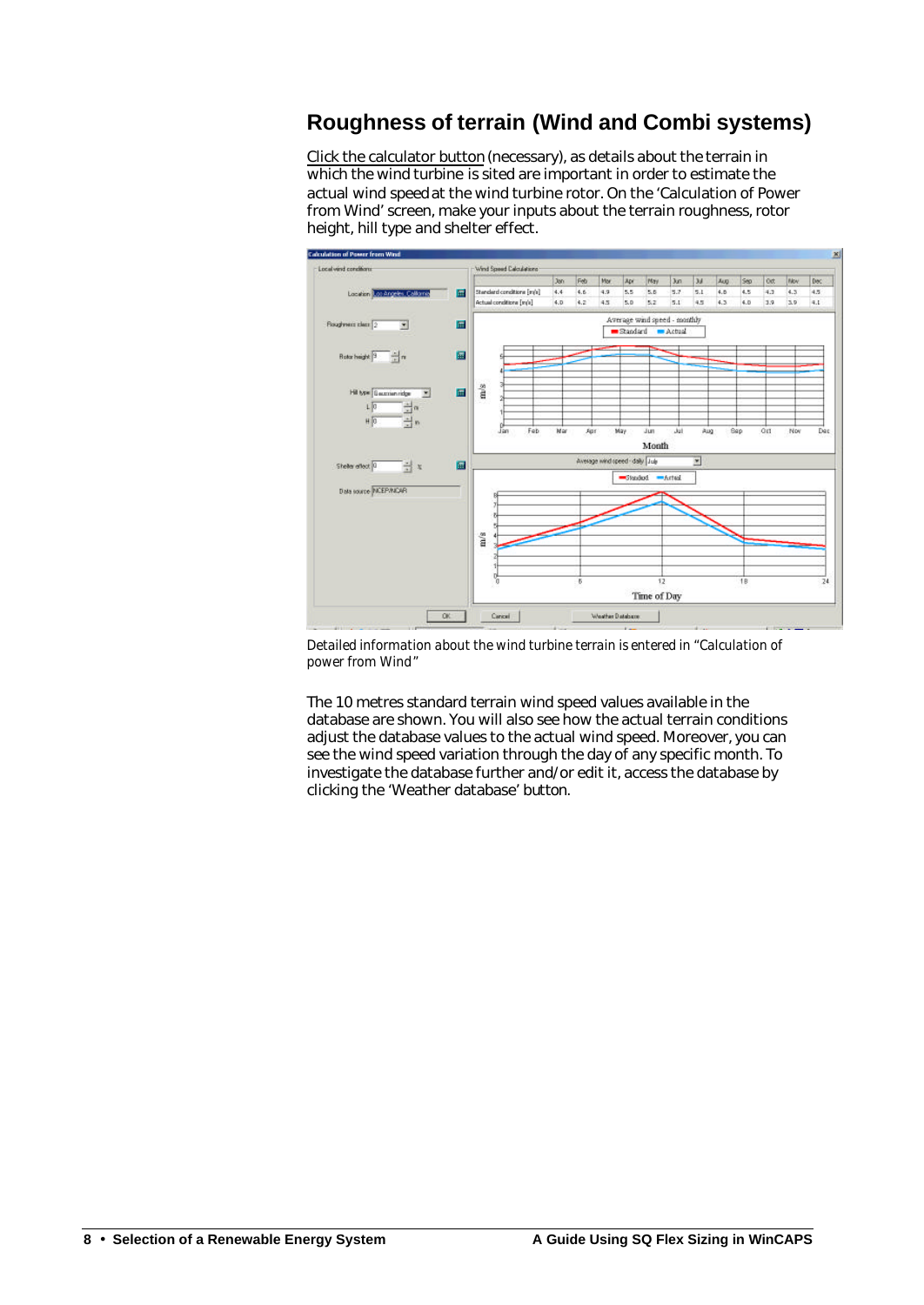

*Selection of Roughness of Terrain*

# **Wind turbine (Wind and Combi systems).**

Select type of wind turbine.

# **Pump outlet**

Select pump outlet (Rp or NPT). If you leave this blank, the program will include both types of pumps in the result grid.

## **Pre-select pump type.**

You do not need to enter any value here, as the sizing tool automatically selects one or more appropriate pumps. If you prefer a specific pump type, select the pump by entering the name of the pump in the input field direct or by clicking the calculator button. If you click the calculator button, a number of pre-selected pumps will be displayed; the pumps have been pre-selected according to your head and water volume inputs.

# **The system configuration section**

In order for the accessories to appear on the printouts and in the price calculation, select them via the 'System Configuration' folder. The inputs will not affect the sizing of the system.

## **Solar array support structure (Solar and Combi systems)**

Grundfos offers support structures for the GF solar module. If you do not require any support structures, deselect them here.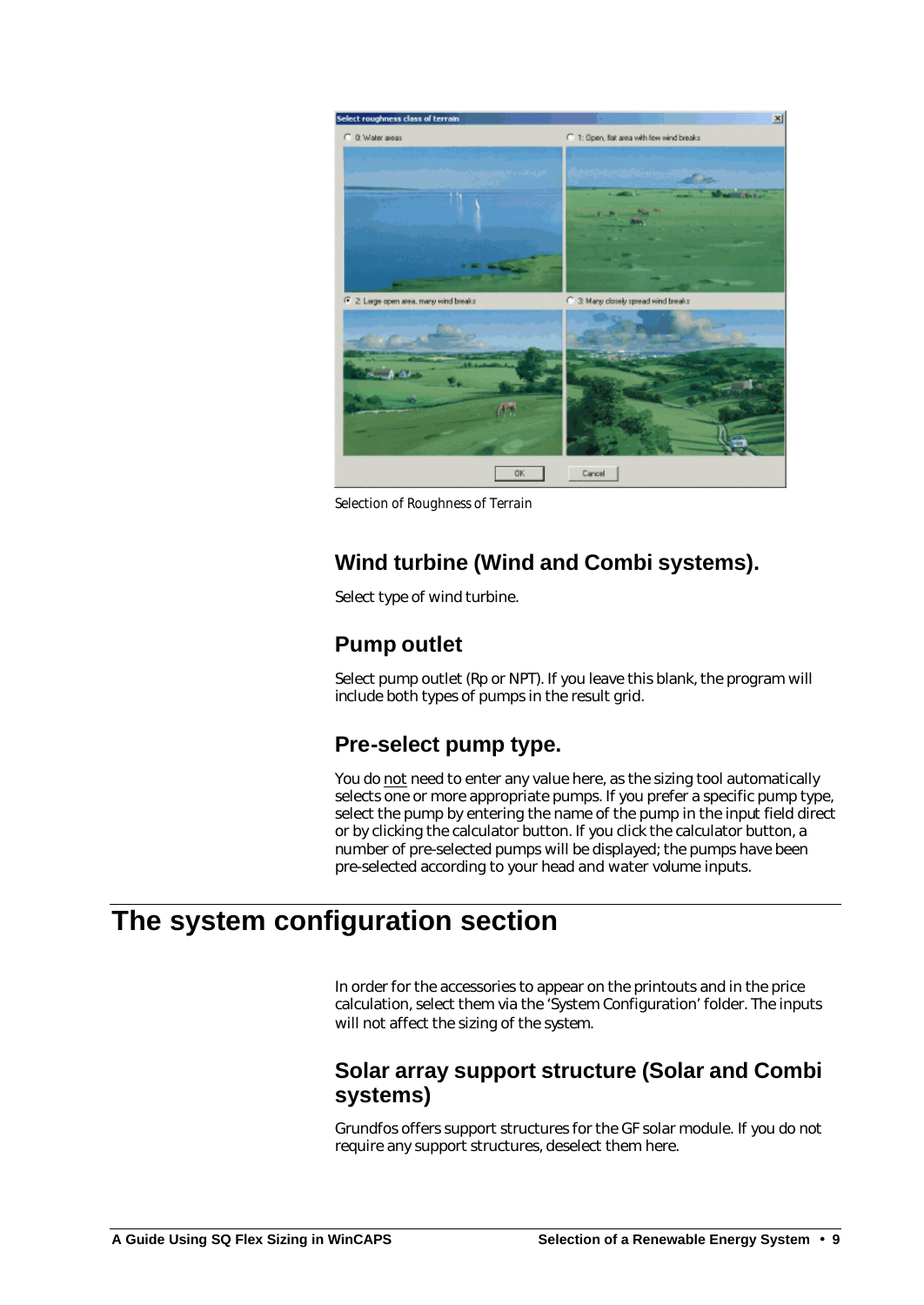## **Row closures and wire kits**

To mount the solar array support structures you need row closures and wire kits. The sizing program will automatically calculate how many you need and show it in the results and printouts. If you do not want any row closures or wire kits shown in the results deselect them here.

## **Box**

Select control unit/switch box.

# **Level switch**

If you require a level switch in your system, select it here. The use of level switch requires a CU 200 control unit.

# **The User-defined Day section**

The results calculated on the basis of average values for solar radiation and wind speed may show that no water will be supplied during a specific (winter) month. The 'User-defined Day' function enables you to show your customer how much water the sized system will provide on a particular day of the specified month with a certain solar radiation and/or wind speed (higher than the average values). Activate the 'User-defined Day' function by selecting the check box in the 'User-defined Day' folder. The inputs required for the calculation are solar radiation, month, temperatures and/or wind speed.

# **Solar radiation (Solar and Combi systems)**

Enter the daily solar radiation value (on a horizontal surface) for the userdefined day. The solar radiation on the solar module surface is calculated on basis of input about sun tracking, tilt angle, basic orientation and reflection (surface) in the General section.

# **Month (Solar and Combi systems)**

Select the month concerned. (When you do so, the number of sun hours and the sun's movement pattern will automatically be found in the calculations).

# **Temperature (Solar and Combi systems)**

Enter the average daily temperature for the user-defined day at the location. The default value is taken from the database for the selected location and month of the user-defined day.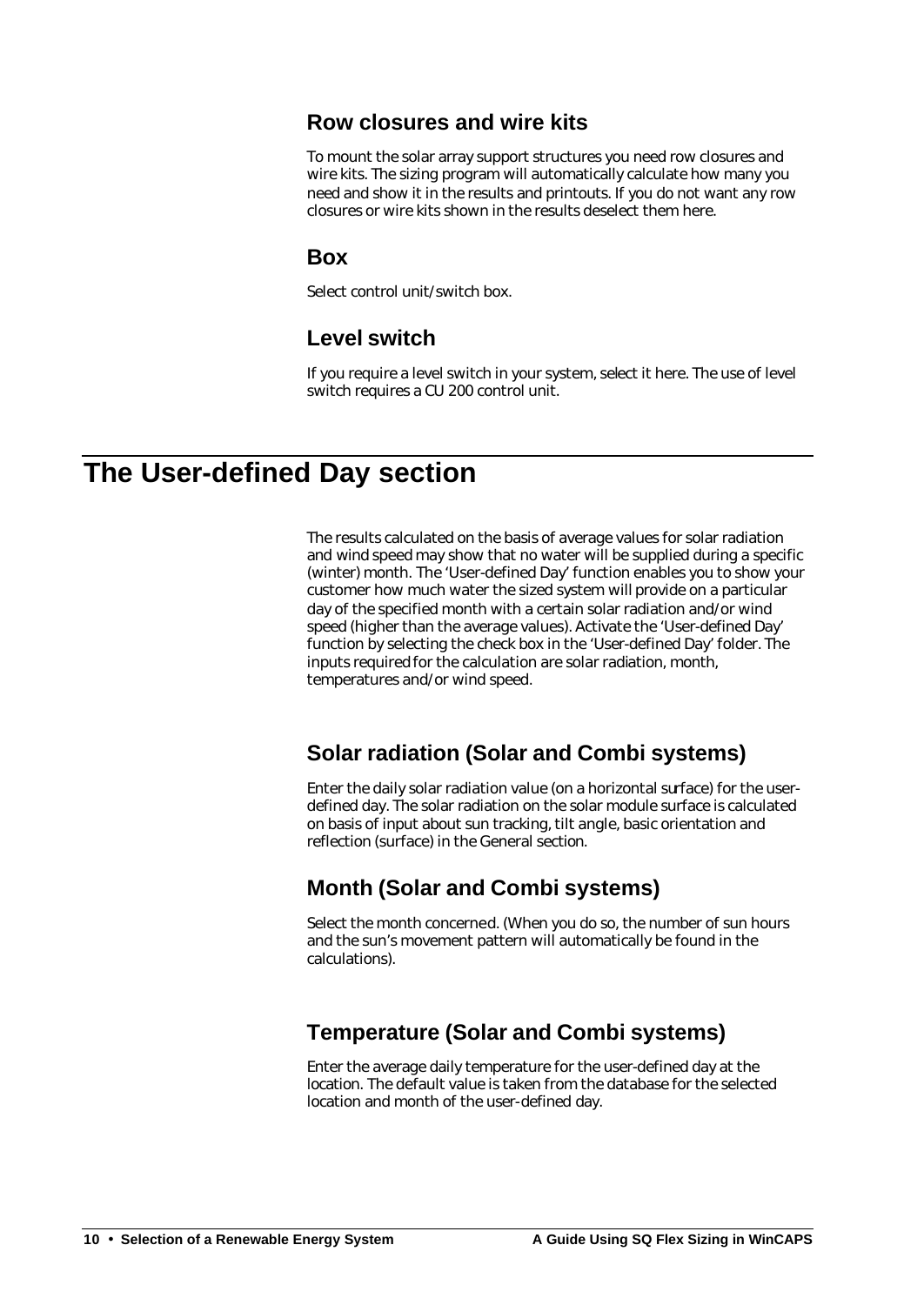## **Temperature variation (Solar and Combi systems)**

Enter the temperature variation (the average number of degrees between the average temperature and high or low temperature.). If you have a maximum value for the temperature you can take the max. temperature and subtract it by the average temperature.

# **Wind speed (Wind and Combi systems)**

Enter the average (actual) wind speed value at the height of the rotor, you want for the user-defined day. (The entered value wil not be adjusted for roughness, hill and shelter effects.)

# **Results and printouts**

## **Start sizing**

You have now finished entering the data required in order to size the system. Click the 'Start sizing' button to initiate the sizing calculations.

# **Result grid**

After a few seconds, the sizing tool will display one or more appropriate SQFlex systems in the field at the bottom of the screen. Systems with the fewest solar modules (lowest price) will head the result list. Systems with the same amount of solar modules (and wind systems) will be ordered with the system supplying most water first. The selected system is indicated by grey. Select another system by clicking on the system line.

You can check whether you get the required water volume for all months by checking the water supply for January, April, July, October and the userdefined day, if it has been activated. If you do not get the required water volume all year round, increase the 'water volume (max)' value until you get the required volume of water all year. Alternatively, you can change the (peak) month.

## **Product details windows**

More detailed information about the products of the SQFlex system and the sizing results is available in the 'Product details windows'. Click on a highlighted (blue) product number. Depending on which product number you have clicked on the ' Product picture ', ' Dimensional Drawing ', and ' Wiring Diagram ' of the product details windows will be concerning pump, solar modules, or wind turbine. If you want to change this you simply click on another (blue) product number in the result grid at the bottom of the screen.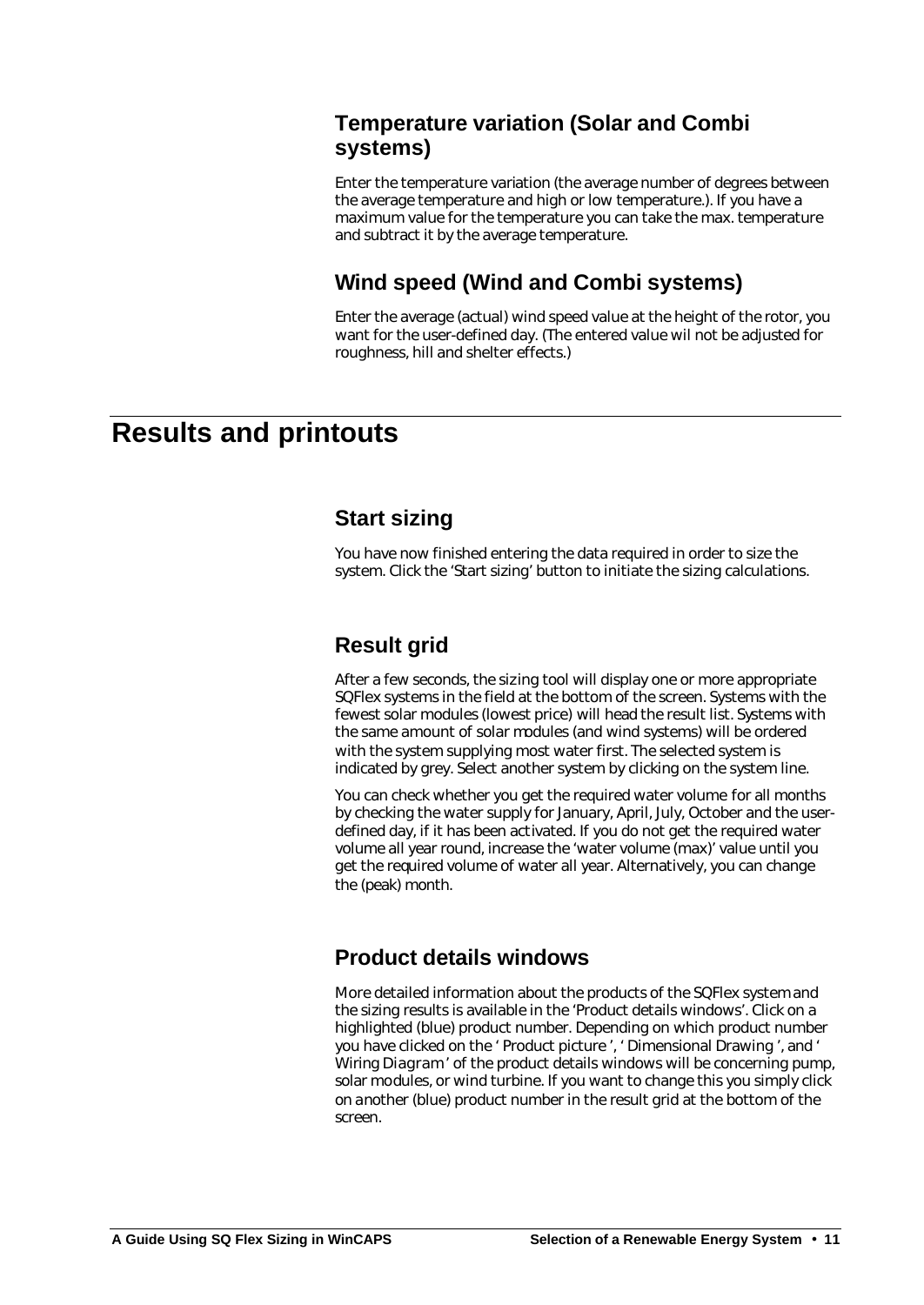# **Print**

You can print your selection of printouts via the print icon at the bottom of the screen, or via 'File' at the top of the screen.

The product details windows and the printouts include a graph showing water production daily for a particular month. Select month via the windows appearing when clicking on the 'Sun tracking' or 'Roughness of terrain' calculator buttons. Default is July/ January for the Northern/ Southern hemisphere.

# **Templates**

## **Save as/ Open**

Often several of the inputs will be similar for you, e.g. location may be similar for your projects. WinCAPS does not save your last entered information automatically but you can create your own template(s) via the 'Save as' button with the inputs you want as default. Via the 'Open' button you can then later access your template(s) and only enter the inputs that differ from project to project.

# **The Databases**

## **User-defined database**

Part of the database is the 'user-defined database'. It contains the weather data and/or solar module data entered by you in the sizing tool. You can hand over your 'user-defined database' to another WinCAPS user in this way:

- Find your ' GPIUser.mdb ' file via your Explorer and copy it. Send this file to the other WinCAPS user and advice him to:
- Install his WinCAPS CD
- Start up WinCAPS and close it again.
- Via Windows Explorer find the existing (empty) 'GPIUser.mdb' file on the computer.
- Copy the 'GPIUser.mdb' file sent by you and paste it in the same folder as the existing 'GPIUser.mdb' file. Overwrite the existing file.

This way the other WinCAPS user will have access to the same userdefined solar modules and weather data as you do.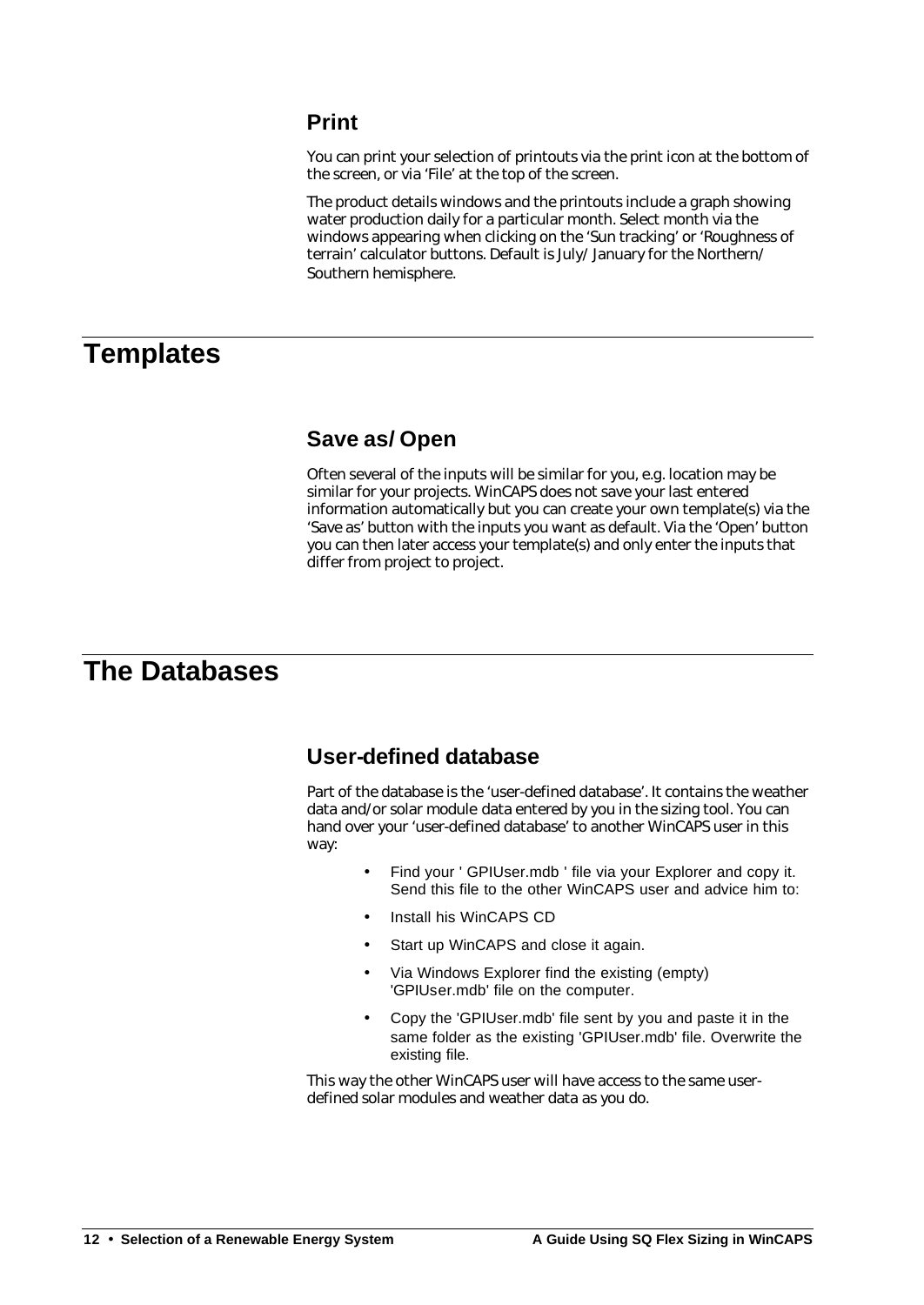## **Weather database**

You can access the weather database via the windows appearing when clicking on the calculator button for 'Location', 'Sun tracking' or 'Roughness of terrain'. Click on the 'Weather Database' button.

The weather database includes, for more than 2000 solar weather station locations, solar data (radiation horizontal and average temperature) and altitude data. You can investigate these locations by the selection fields: ' Continent ', ' Country ', ' State/Region ', and ' City '. Outside USA the average temperature is set to 25  $\degree$ C (77  $\degree$ F) as default, and temperature variation, which is also used in the solar calculations, is for all locations set to a default value of 5 °C (5 °K) for each month. As the performance of the solar module and wind turbine depends on the temperature you can increase the exactness of the calculations by entering more exact temperature data in the database for relevant locations.

The database also includes more than 18.000 wind data measurements (wind speeds and Weibull k-factors). The database wind speed and k factor values are for 10 m height and a standard roughness of 5 cm. A k-factor is a Weibull shape parameter. It tells something about the distribution of the wind. If the k factor is relatively high the wind will be relatively unpredictable (wide range of wind speeds). If the k factor is relatively low the wind will be relatively predictable (narrow range of wind speeds).

Based on interpolations between the database values an estimate of wind data can be found for any location (latitude/ longitude values) in the world. To investigate wind data for a location, different from any of the solar weather station locations, select the required latitude and longitude values in 'Location' and enter the weather database. The average temperature and altitude, which are also used in the wind calculations, is here as default set to respectively 25 °C (77 °F) and the altitude given for the last selected solar weather station location.

Via the 'New' and 'Copy' buttons you can enter your own set of solar and/or wind data in the database. (Enter wind speed and k factor values for 10 m height and a standard roughness of 5 cm at 0, 6, 12, 18 hours local time.)

If you adjust the latitude or longitude after having clicked 'New' or 'Copy' you can update the wind data for the new latitude and longitude values by clicking 'Update wind data'. Dataset entered by you can also be edited and deleted by clicking on the 'Edit' and 'Delete' buttons. Your own set of weather data will be saved when updating WinCAPS.

## **Solar modules (the database)**

The solar module database is accessed via the solar modules calculator button. Here you can enter new modules and/or investigate performance parameters of the existing solar modules. Only crystalline modules can be entered. As for weather data your solar module data will be saved when updating WinCAPS.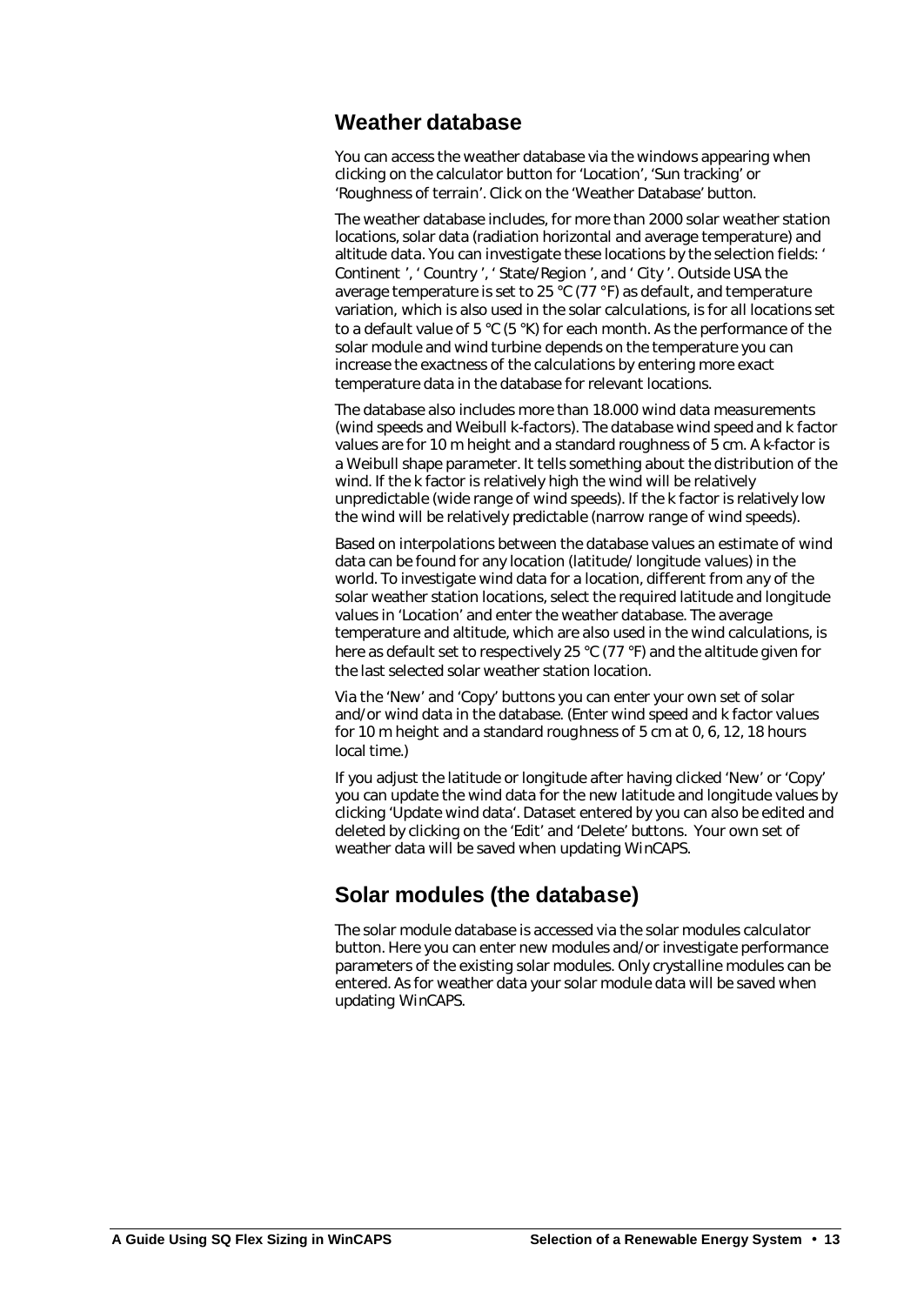| <b>Solar modules</b>                              |        |                 |                                                      |     |                   | $\mathbf{x}$ |
|---------------------------------------------------|--------|-----------------|------------------------------------------------------|-----|-------------------|--------------|
|                                                   | Brand  | Grundfos        |                                                      | ▼   |                   |              |
|                                                   | Model  | GF 43           |                                                      | ۳   |                   |              |
| Parameters that characterize.<br>the solar module |        |                 | Parameters that characterize<br>the test conditions. |     |                   |              |
| Proget                                            | 43     | Wp              | <b>NOCT</b>                                          | 47  | *C.               | <b>New</b>   |
| Vmp                                               | 141    | ٧               | <b>ITNOCT</b>                                        | 创意  | <b>Vullet</b>     | Copy         |
| Imp.                                              | 0.307  | A               | Toret                                                | 25: | *C                |              |
| Voc                                               | 196.2  | ٧               | Itref                                                | 1   | KW/m <sup>2</sup> | Edit         |
| lec-                                              | 0.42   | A               |                                                      |     |                   | Delete       |
| <b>µVoc</b>                                       | Ü.     | V/C             |                                                      |     |                   |              |
| plac                                              | 0.0004 | A/C             |                                                      |     |                   |              |
| Nz                                                | 135    |                 |                                                      |     |                   |              |
|                                                   | 53.8   | cm <sup>2</sup> |                                                      |     |                   |              |
| ACELL                                             |        |                 |                                                      |     |                   |              |

*The Solar Module dialog allows for new data entry*

An example of data for a crystalline module is here shown for the BP Solar SX-120 module. The parameters are explained in the 'Solar modules' window in the SQFlex sizing program.

Pmax: 120 Wp Vmp: 33.7 V Imp: 3.56 A Voc: 42.1 V Isc: 3.87 μVoc: - 0.16 V/°C μIsc: 0.00065 A/°C (0.065 %/°C) Ns: 72 ACELL: 130 Rsh: 3000 Ohm NOCT: 47 °C (117 °F) ITNOCT: 0.8 kW/m<sup>2</sup> Tcref: 25 °C (77 °F) Itref: 1 kW/m<sup>2</sup>

# **Print Simplified Sizing Tables**

Simplified paper-based sizing tables for solar and wind systems can be printed via the sizing tool. Click on the 'Sizing table (solar)' and/or 'Sizing table (wind)'.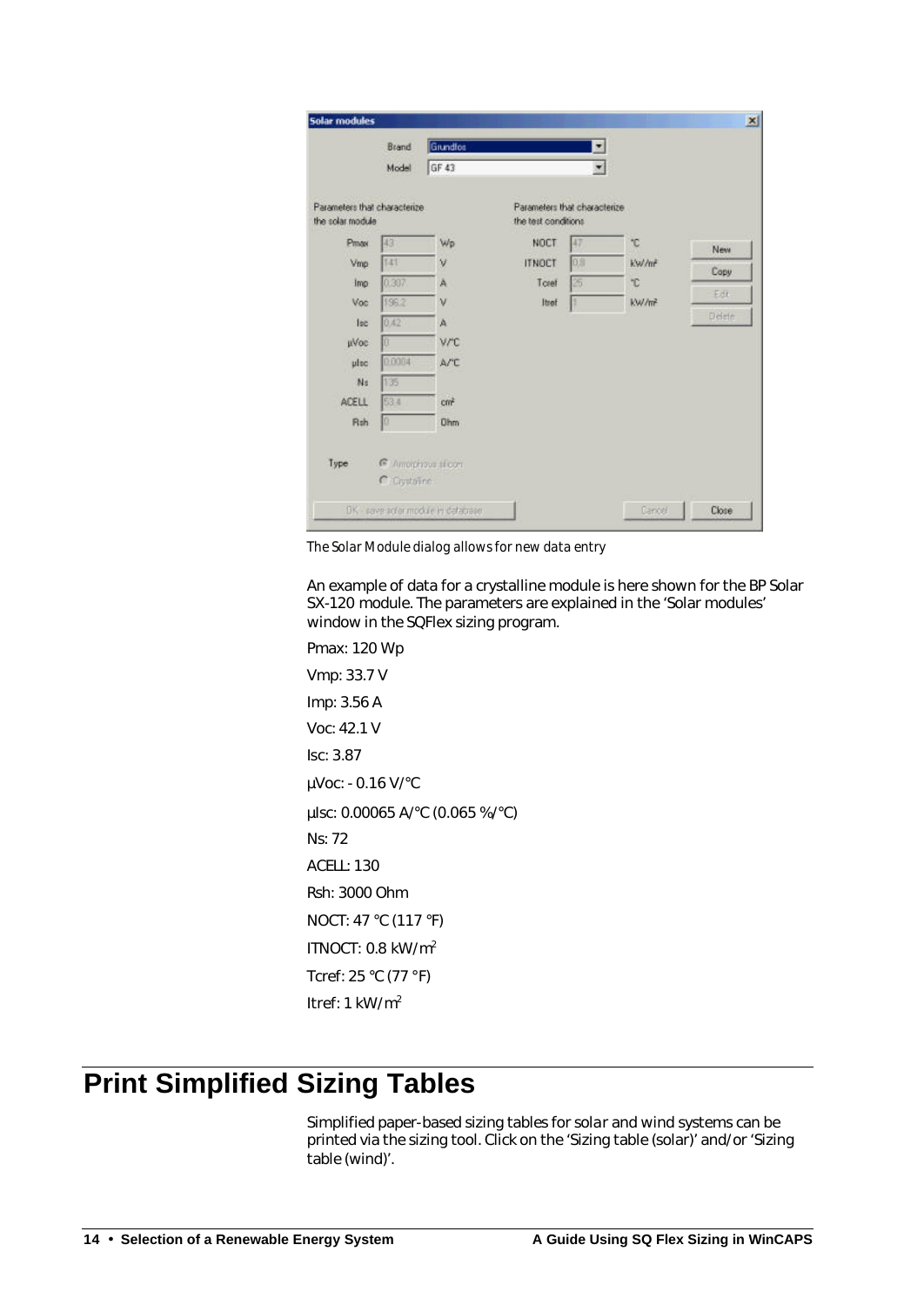# **How the calculation model works**

# **General**

The calculation program utilised for sizing SQFlex systems consist of a range of calculation procedures using database data and input from the user interface to size an SQFlex system and give a water supply estimate. Here you find a brief description of how the SQFlex sizing tool sizes a system.

# **The Weather Database (Solar)**

The solar database contains data, for an average day in each month, for solar radiation on a horizontal surface (kWh/m<sup>2</sup>), average temperature and temperature variation. More than 2000 locations are included.

The SQFlex weather database includes solar data from the NREL database (for United States of America) and from the U Lowell database created by the University of Lowell (for the rest of the world). Besides this you can enter your own solar data.

The U Lowell database does not contain information about temperature (25 °C (77 °F) is default), and for both databases the temperature variation is set to a default value of 5  $\mathrm{K}$  (5  $\mathrm{C}$ ) for each month. As the performance of the solar module and wind turbine depends on the temperature you can increase the exactness of the calculations by entering more exact temperature data in the database for relevant locations.

More information about the databases can be found on the internet:

http://www.eng.uml.edu/Dept/Energy/

http://www.nrel.gov/

http://rredc.nrel.gov/solar/

## **The solar energy calculation**

To calculate the solar energy available at the (tilted) solar module surface we use the model described in the book, **'Solar Engineering and Thermal Processes' by John A. Duffie (ISBN 0-471-51056-4)**. The calculation requires input about solar radiation on a horizontal surface (in  $kWh/m^2$  day) taken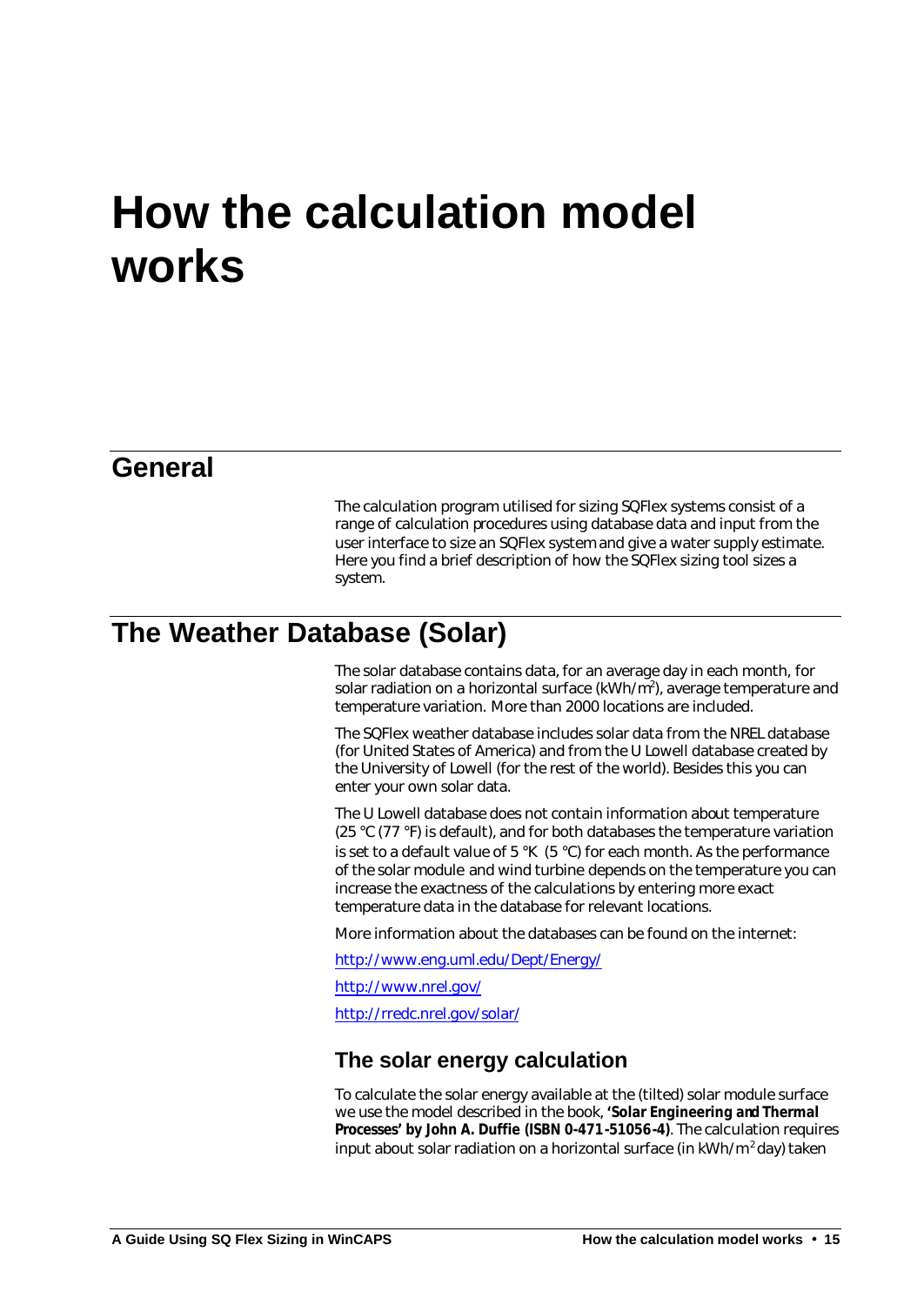from the weather database, and user or default input about the installation of the solar module (tilt angle, basic orientation (azimuth angle), tracking and reflection of the surrounding ground).



*Figure 1: The three instanteneous energy components* 

Taking the movement pattern of the sun, as well as of the solar module (sun tracking), into account the total instantaneous energy on the tilted surface for every hour of the day (in kW/m2) is calculated. The so-called KT method (Liu and Jordan and modified by Erbs et al) is used to transform the total instantaneous energy on the horizontal surface to the instantaneous energy on a tilted surface. The daily energy is split up in three instantaneous energy components one for instantaneous beam energy one for instantaneous diffuse energy and one for instantaneous reflected energy. After the calculation to the tilted surface these three instantaneous energy components are added to a total instantaneous energy (figure 1 and 2).



*Figure 2: Instanteneous energy on horizontal and tilted surface.*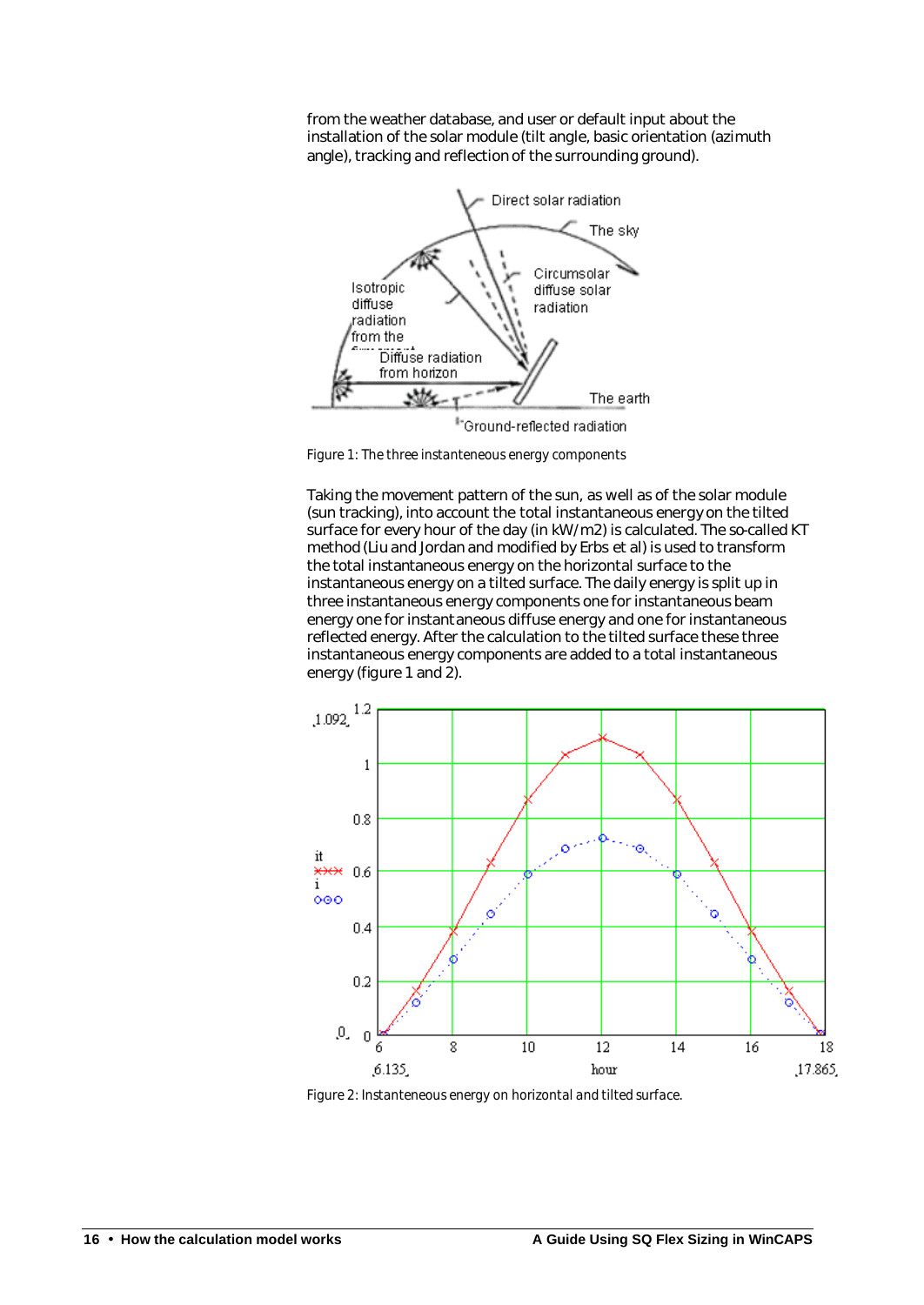# **The Solar Module Database**

The solar module database includes parameters that characterise respectively performance of a solar module and the test conditions.

You can add solar modules to the database, but only crystalline modules, as no standard algorithm exists to describe amorphous modules.

An example of data for a crystalline module is here shown for the BP Solar SX-120 module. The parameters are explained in the 'Solar modules' window in the SQFlex sizing program.

Pmax: 120 Wp Vmp: 33.7 V Imp: 3.56 A Voc: 42.1 V Isc: 3.87 μVoc: - 0.16 V/°C μIsc: 0.0025 A/°C (0.065 %/°C) Ns: 72 ACELL: 130 Rsh: 1500 Ohm NOCT: 47 °C (117 °F) ITNOCT: 0.8 kW/m<sup>2</sup> Tcref: 25 °C (77 °F) Itref: 1 kW/m<sup>2</sup>

## **Power produced by a solar module - calculation**

An IV (current, voltage) curve is calculated for every hour (of an average day for each month) for the solar module (figure 3). This calculation requires input about instantaneous energy on the solar module surface (from the 'Solar energy on a solar module surface' calculation), solar module parameters from the solar module database, and the solar cell temperature.

The solar cell temperature is a function of instantaneous energy on the solar module surface, average temperature and temperature variation (taken from the weather database), and material parameters for the solar modules (taken from the solar module database).

The IV curve calculation model for crystalline modules is based on the model described in the book, Solar Engineering and Thermal Processes by John A. Duffie. ISBN 0-471-51056-4.

The IV curve calculation model, developed for the amorphous solar module in particular, also follows the overall approach described above, but includes some curve fittings.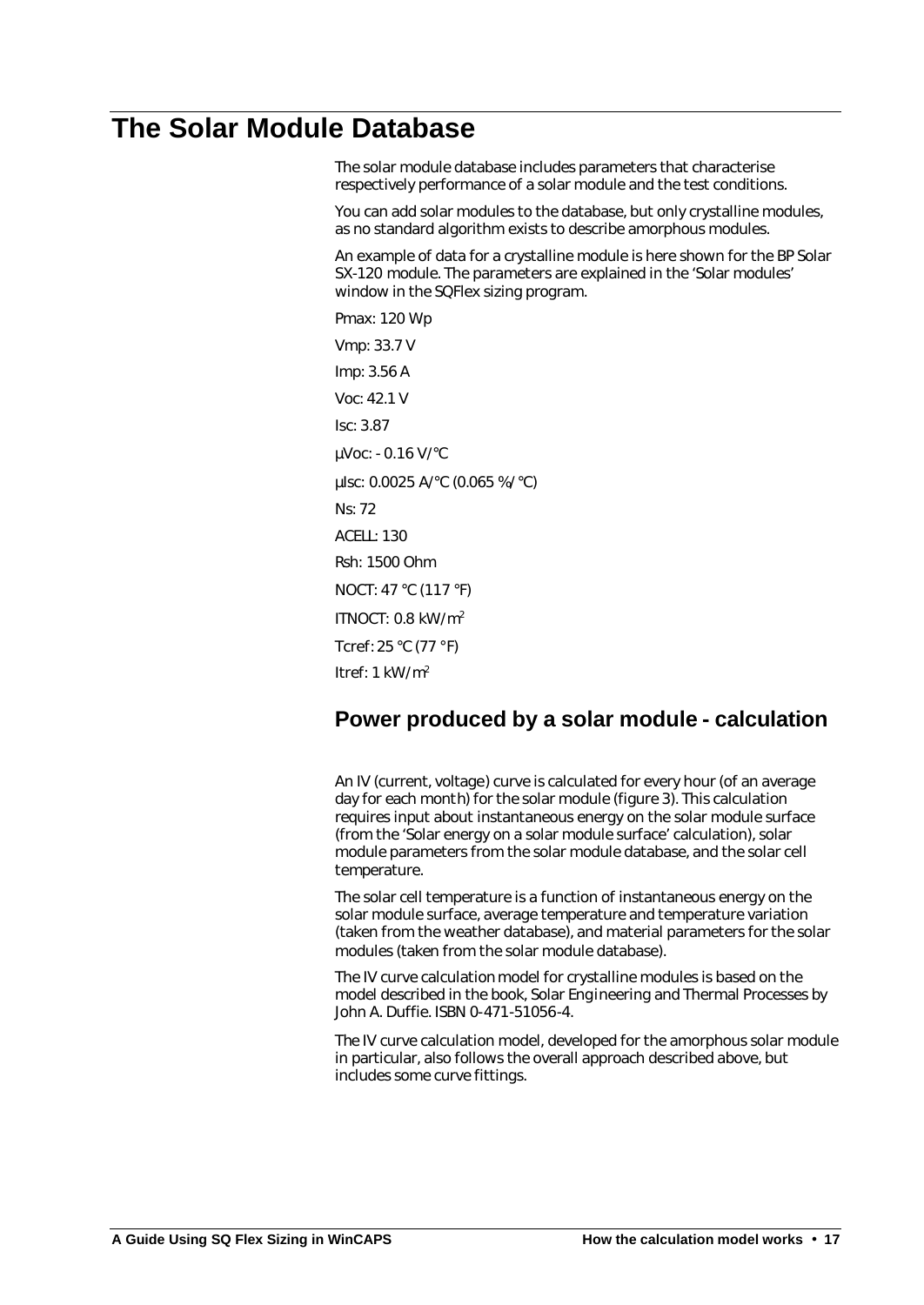



# **The Weather database, wind**

The wind database contains data, for 0, 6, 12, 18 UTC (Coordinated universal time) at an average day of each month, about the mean wind speed and shape parameters, k, of the Weibull distribution.

The wind speed and k factor values are for 10 m height above ground and a standard roughness of 5 cm. The k factor tells something about the distribution of the wind. If the k factor is relatively high the wind will be relatively unpredictable (wide range of wind speeds). If the k factor is relatively low the wind will be relatively predictable (narrow range of wind speeds).

The database contains global wind data for 192 x 94 grid points (a grid point for every 1.9 degree longitude and latitude). By a spatial interpolation and estimate of the wind speeds and k factors are found for any location (figure 4). It should though be mentioned that in areas with high mountains (like the Andes) the data are particularly uncertain.

The wind data are adjusted from UTC time to local time, by a time of day interpolation, before they are shown in the weather database in the SQFlex sizing tool. You can enter your own wind speed and k factor data in the database (at 0, 6, 12, 18 hours local time for each month). Wind data from a nearby weather station is likely to be more accurate than the data found in the wind database.

The wind data are extracted from the NCAR/NCEP (National Centers for Environmental Prediction and National Center for Atmospheric Research in the United States of America) global reanalysis data set covering the period 1948-2000.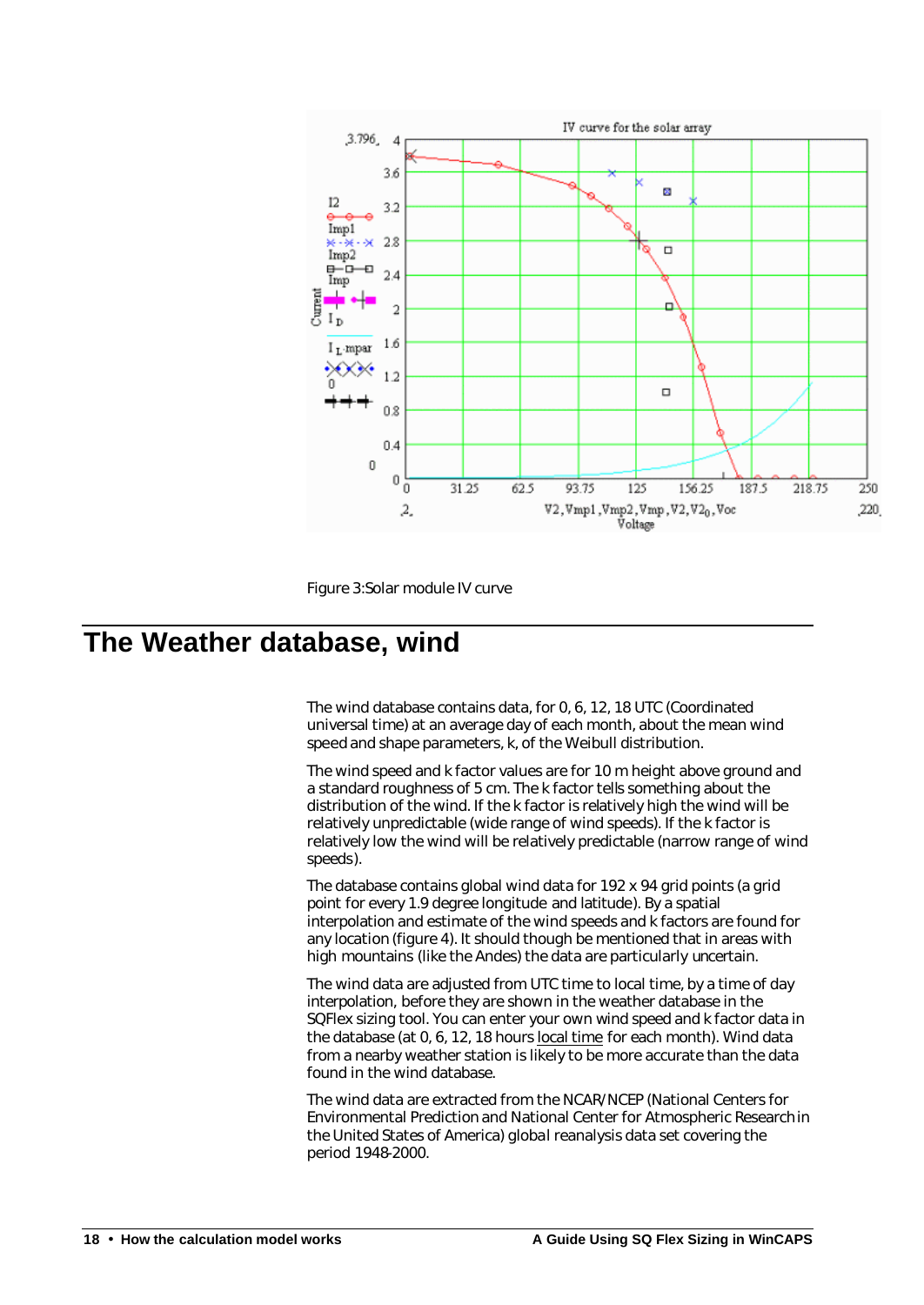Link: *www.cdc.noaa.gov* (NOAA-CIRES Climate Diagnostics Center, Boulder, Colorado, USA)

The average temperature and altitude values, which are used in the wind calculations, exist in the Weather database for the solar weather station locations. For a location, different from any of the solar weather station locations, a default value is set to respectively 25 °C (77 °F) and the altitude given for the last selected solar weather station location.



*Figure 4 :Data for any location (U<sub>'</sub>(s,t)) is found by spatial interpolation between data for four surrounding grid points (u<sup>1</sup> , u<sup>2</sup> , u<sup>3</sup> and u<sup>4</sup> )..*

## **Wind energy at the wind turbine rotor – calculation**

The local wind speed is influenced by surface roughness, shelter effects (due to obstacles) and terrain-induced speed up (due to hill effect). The calculation model adjusting for this influence is a simplified version of the Risø Wind Atlas Method, (original works: Troen and Petersen, 1989; Jensen et al., 1984). The simplification involves that directional information about the wind and changes in roughness class through the year are left out, and the speed-up and shelter effect models are crude. We have made this simplification to decrease the complexity of required user input.

Input about average temperature and altitude (taken from the solar data base, default values, or user input) is used to calculate the air density, which influence the power of the wind at a certain wind speed. The higher altitude and temperature the lower is the air density and thereby power of wind.

The Weibull distribution k factor is used in calculation of the distribution of the wind over six hours for the four time intervals between 0, 6, 12, and 18 hours. The wind distribution indicates the likelihood of a wind speed of respectively 1 m/s, 2 m/s, etc. This information is important because a wind distribution where there for example is 100% likelihood of a 5 m/s wind speed (relatively low k factor) involves less wind power than a wind distribution where there is 50% likelihood of a 2 m/s wind speed and 50 % likelihood of a 8 m/s wind speed (relatively high k factor). The reason is that the power of the wind is very non-linear. In both situations the mean wind speed is 5 m/s, but the wind power at 8 m/s is more than four times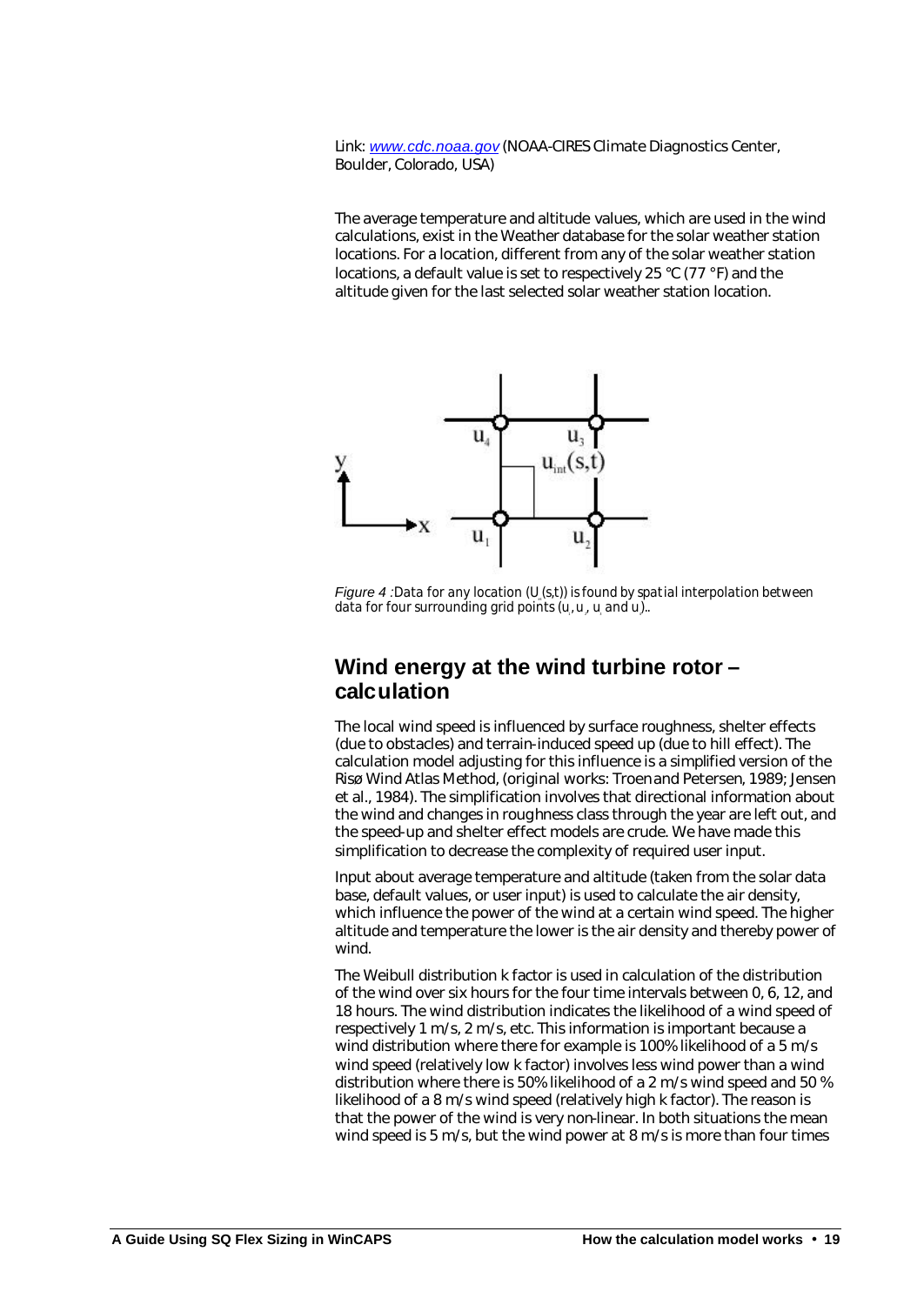the wind power at 2 m/s as would be the case if the power of the wind was linear.

# **The wind turbine database**

The wind turbine is defined in the database with a reference rotor power as a function of an RPM curve at a given wind speed. The generator of the wind turbine is defined by four performance parameters.

## **Power produced by a wind turbine - calculation**

The output to the shaft, that runs the generator of the wind turbine, is calculated from the RPM curve taken from the wind turbine database. The RPM curve is calculated according to input about the actual wind speed from the 'wind energy at the wind turbine rotor calculation'.

The wind turbine will automatically limit the speed of the rotor at very high wind speeds. The calculations are adjusted for this characteristic.

The generator is modelled with a simple standard DC generator model and together with the four performance parameters of the generator found in the wind turbine database the model can generate an IV (current, voltage) curve as a function of the shaft speed (RPM).

## **Power available to the pump - calculation**

From the calculations described above we know how much power the solar module and/or wind turbine produce.

For solar and wind (single source) systems the voltage drop in the cables are calculated and the result is checked for overload of current or power to the pump. If the pump will be overloaded the voltage will be adjusted to the maximum load. If the power from the solar module or the wind generator is under the max overload values, then the voltage will be adjusted to give the max power to the pump (max power point tracking is a feature of the motor controller in the pump).

For combi systems the IV curve from the solar module will be added to the IV curve from the wind generator after reduction of voltage equal to the voltage drop in the cables connecting the source and the switch box. After reduction of voltage equal to the voltage drop in the cable, connecting the switch box and the pump, the electrical output will be checked for overload of current or power to the pump. If the pump will be overloaded the voltage will be adjusted to the maximum load. If the power from the solar module and the wind generator is under the max overload values, then the voltage will be adjusted to give the maximum power to the pump.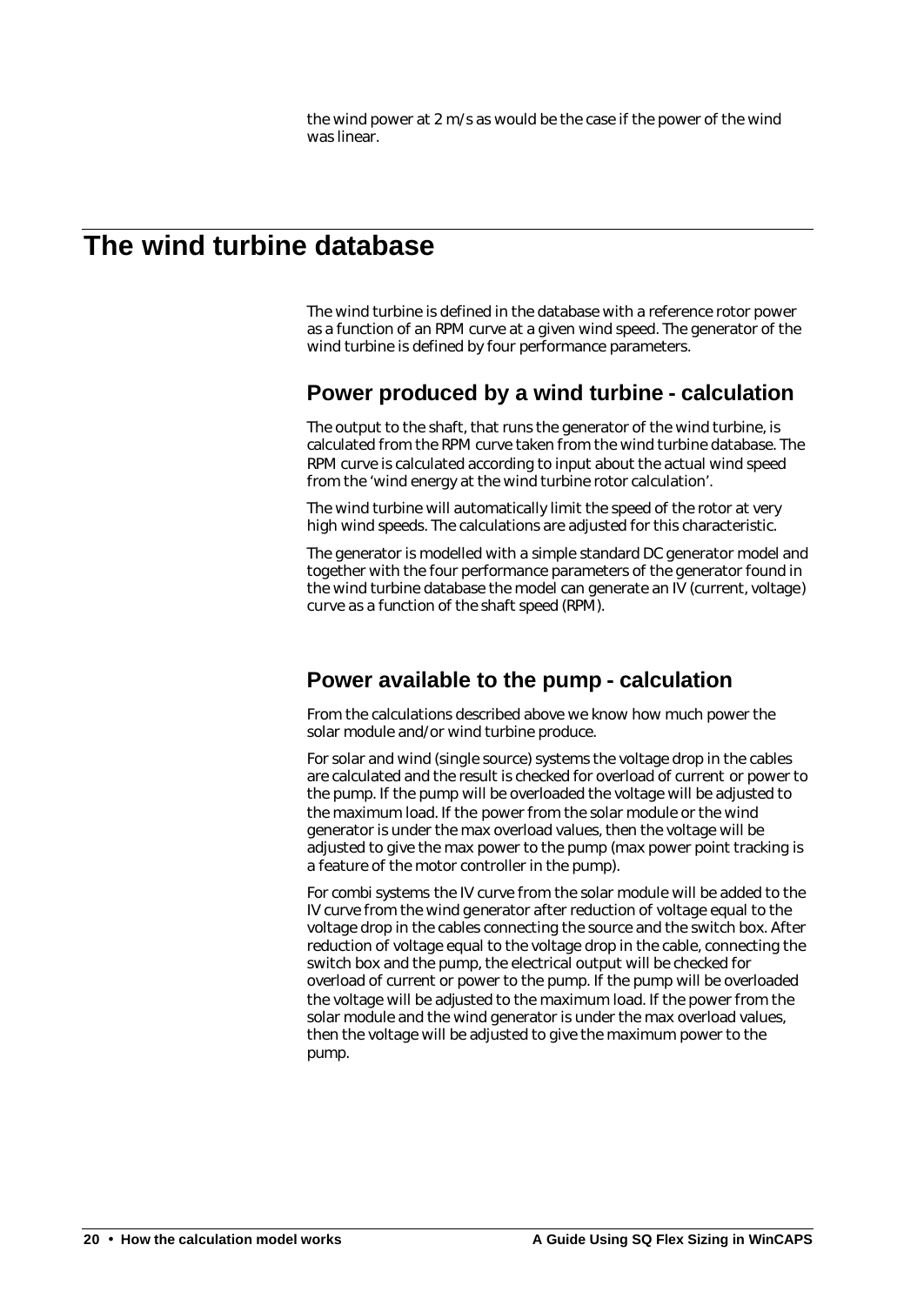# **Pump database**

The SQFlex pumps are defined with polynomials from which it can be calculated how much water will be produced at a certain power input and head (QP curves).

## **Water volume supplied by the pump calculation**

The power available to the pump (adjusted for cable loss and overload) combined with the QP curve at the given head allows calculation of how much water is produced by the SQFlex system.

# **Optimising routine**

To select the appropriate SQFlex systems to show in the result grid of the sizing tool the pumps are first pre-selected according to user input about required water volume and head. The pumps unable to supply the required water volume at the given head even at constant max power input will be deselected.

Then it is calculated for solar systems , for each remaining pump, whether the required water volume can be supplied by use of a minimum number of solar modules. The minimum number of modules depends on how many modules are required to provide the minimum voltage and power required by the SQFlex pumps. If this system does not supply enough water the number of modules is increased until the required water volume is reached (or the max limit of solar modules is reached)

For wind systems it is calculated for each remaining pump whether the required water volume can be supplied by use of one wind turbine. If not the pump is deselected.

For combi systems it is calculated, for each remaining pump, whether the required water volume can be supplied by use of a wind turbine and a minimum number of solar modules. If this system does not supply enough water the number of modules is increased until the required water volume is reached (or the max limit of solar modules is reached)

In the result grid of the sizing tool SQFlex systems with the lowest number of solar modules (lowest price) will head the result list. Systems with the same amount of solar modules (and wind systems) will be ordered with the system supplying most water first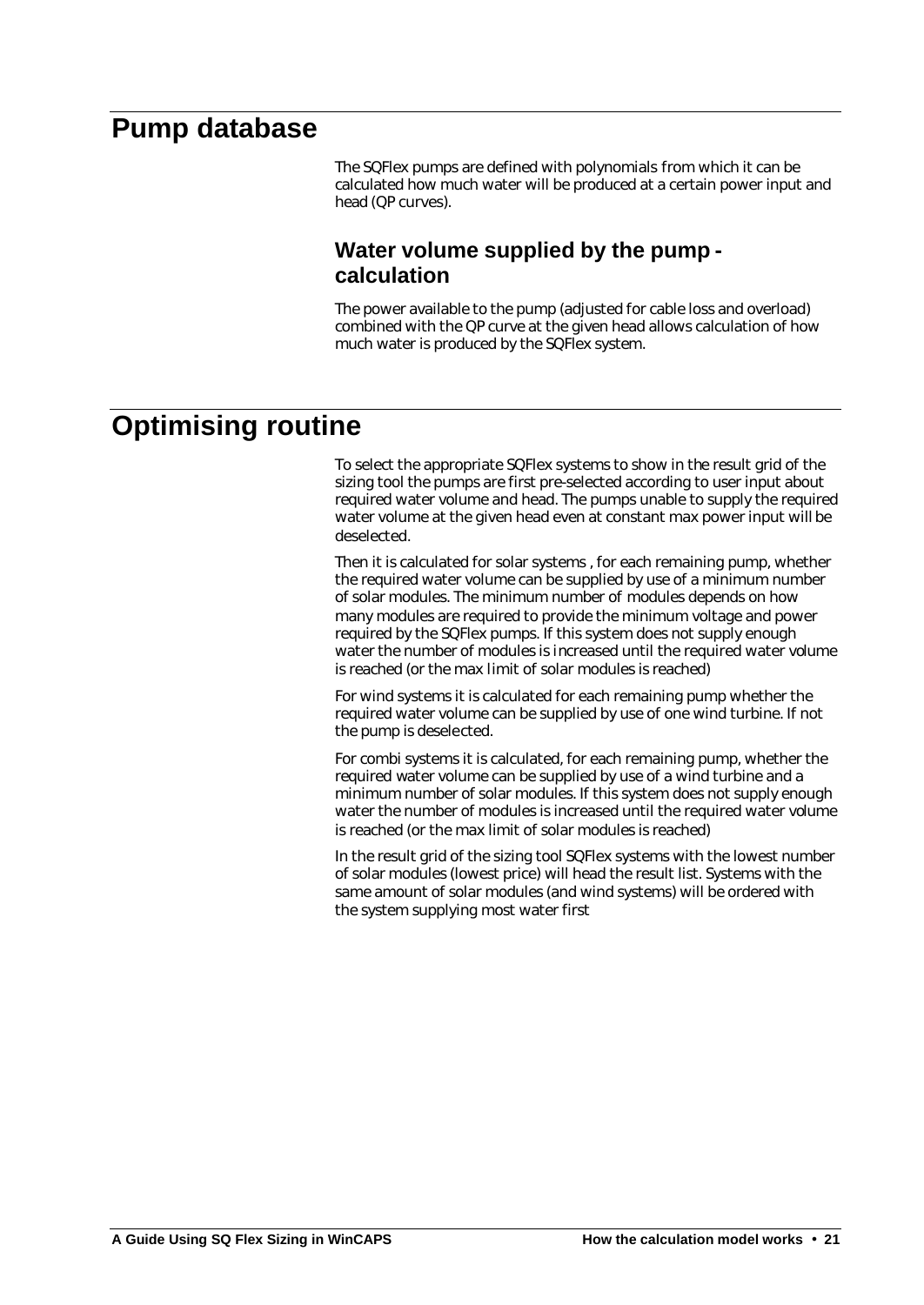# **Important Internet Information**

# **Important Links**

The following links supply more information on this subject

http://www.eng.uml.edu/Dept/Energy/ http://www.nrel.gov/ http://rredc.nrel.gov/solar/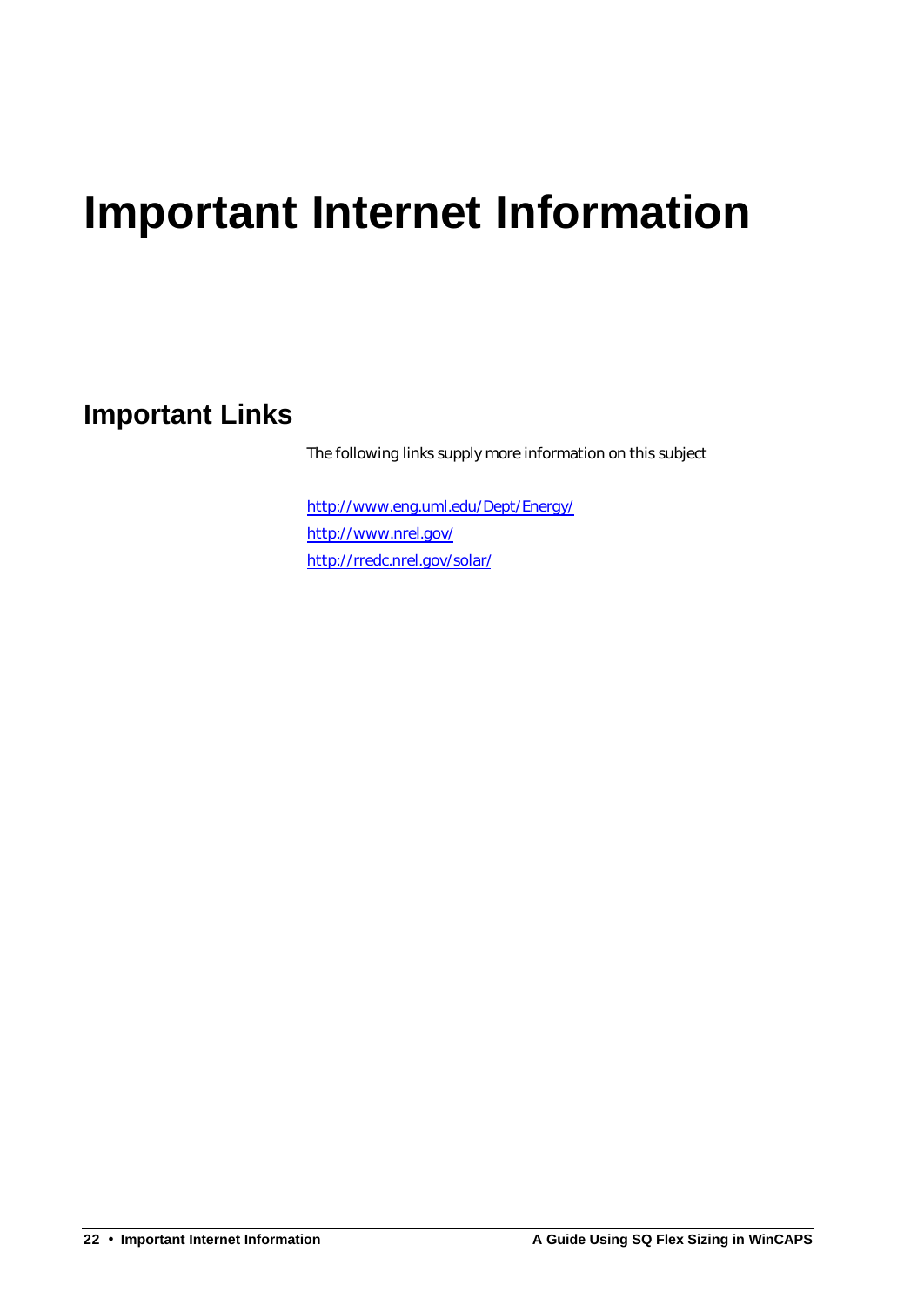# **Index**

#### *A*

a grid point 18 air density 19 altitude 4–6, 13, 19 amorphous modules 17 average temperature 4, 11, 13, 15, 17, 19 azimuth angle 16

### *B*

Box 10, 20 BP Solar SX-120 module 14, 17

### *C*

cable and friction losses 6 Calculation of Power from Wind 8 cities 5 City 5, 13 combi systems 3, 5–11, 20–21 Continent 5, 13 Country 5, 13 crystalline modules 13, 17 current 17, 20

### *D*

DC generator 20 Dimensional Drawing 11

### *E*

Erbs 16

### *F*

fixed mounting 7

#### *G*

GF 43 solar module 9 GPIUser.mdb 12 grid point 18

#### *H*

Head 3, 6, 9, 11, 21 high mountains 18 hill type 8

### *I*

instantaneous diffuse energy 16 instantaneous energy 16–17 instantaneous reflected energy 16 Internet 15, 22 IV curve calculation 17

### *J*

Jensen 19 John A. Duffie 15, 17 Jordan 16

### *K*

k factor 13, 18–19 KT method 16

### *L*

latitude 5–7, 13, 18 Level switch 10 Liu 16 local time 13, 18 Location 3–5, 10–13, 18 longitude 5–6, 13, 18 lowest price 11, 21

### *M*

max limit of solar modules 21 Month 6–8, 10–13, 15, 17–18 movement pattern of the sun 16

### *N*

National Center for Atmospheric Research 18 National Centers for Environmental Prediction 18 NREL database 15 Number of solar modules 7, 21